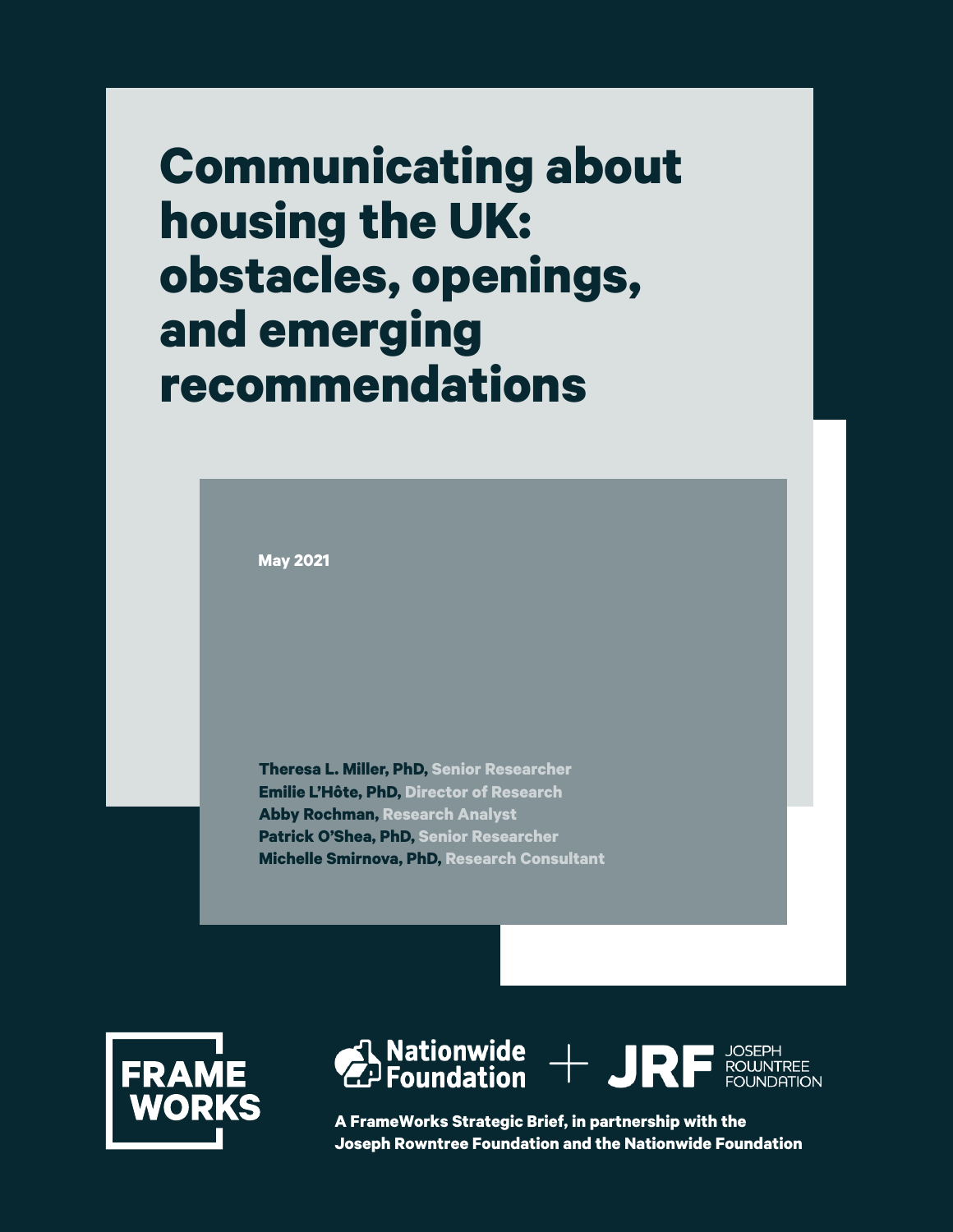# **Contents**

| <b>Endnotes 22</b>                                |  |
|---------------------------------------------------|--|
| About FrameWorks <b>Constanting Constructs</b> 25 |  |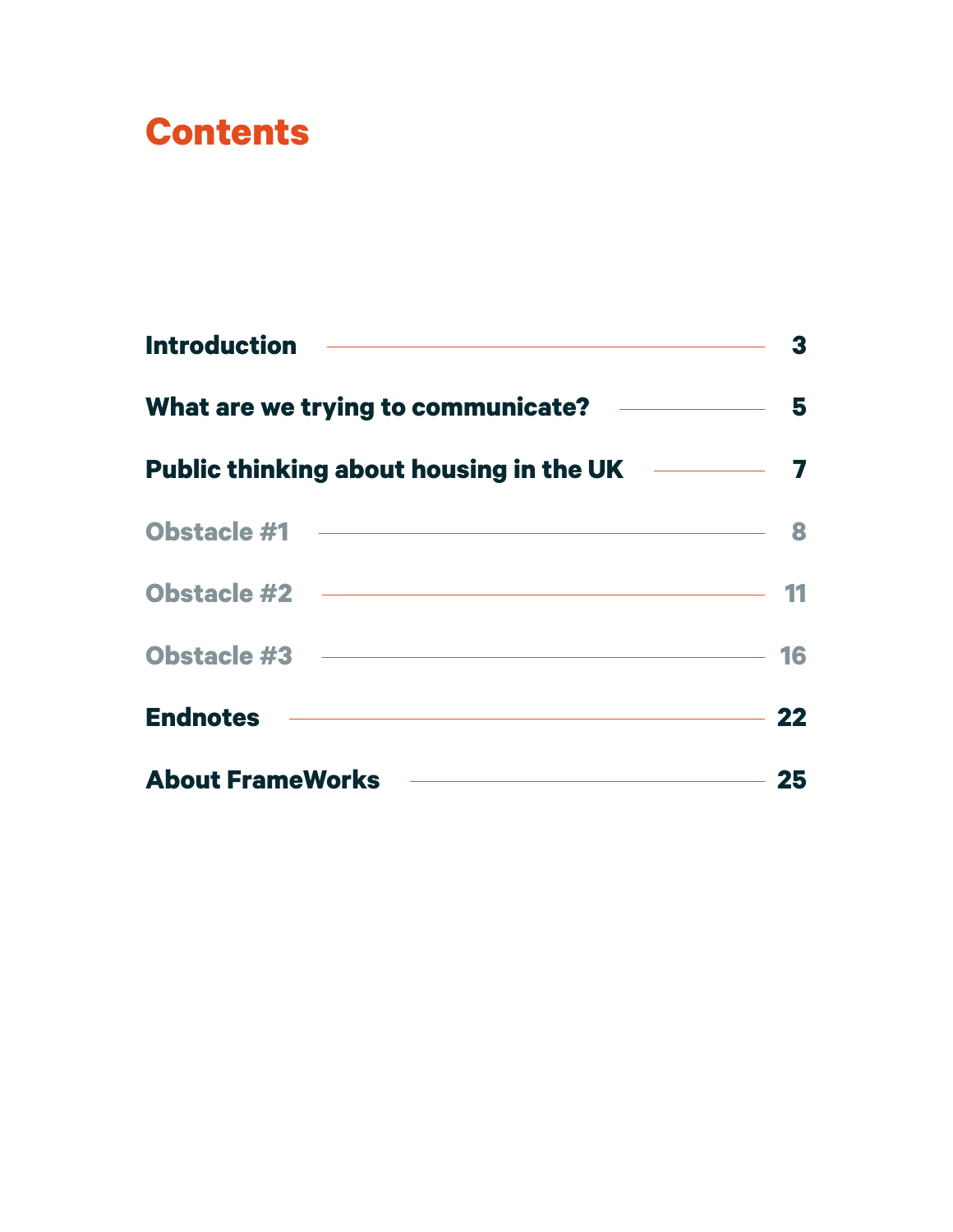# **Introduction**

The COVID-19 pandemic,<sup>1</sup> as well as disasters such as Grenfell Tower, have recently thrown housing issues into stark relief in the UK. Researchers and advocates in the housing sector and members of the UK public recognise that housing inequality and lack of access to safe, stable, and quality housing are serious issues in the United Kingdom that have been growing worse over the past few decades. The public also understands that poor-quality housing can have severe consequences on people's lives, especially as it affects physical and mental health. Yet researchers and advocates in the housing sector continue to struggle to build public support for policies that would ensure that everyone in the UK has access to safe, stable, and decent quality housing. If people can already see some of the key problems that need solving in the field of housing, what are the beliefs and attitudes that continue to stand in the way of social change? The main goal of this brief, which is part of a broader project on framing housing in the UK conducted by the FrameWorks Institute in partnership with the Joseph Rowntree Foundation and the Nationwide Foundation,<sup>2</sup> is to answer this question.

We find that those working to change the housing sector for the better are up against three main obstacles, which future communications strategies will need to contend with and address. First and foremost, members of the UK public tend to think about housing through a consumerist lens, viewing housing as a commodity to be privately bought and sold, much like stocks and bonds one might invest in for profit. This way of thinking is grounded in longstanding ideals and past policies about private property and home ownership. Ideals about private property stemming from the 17th century precept that 'an Englishman's home is his castle'3 continue to influence public thinking about housing and specifically home ownership, as do decades-old policies such as Thatcher's Right to Buy scheme.4 Second, while people undeniably recognise that housing inequality and shortages are serious issues in the country, they often reason that this is just the way things naturally are, which makes it hard for them to see what the use of alternative policies and actions could be. Finally, although people are increasingly aware that poor-quality housing can have serious consequences on individuals' health and lives more generally, they struggle to see how affordable, quality housing for all can be achieved in the current system.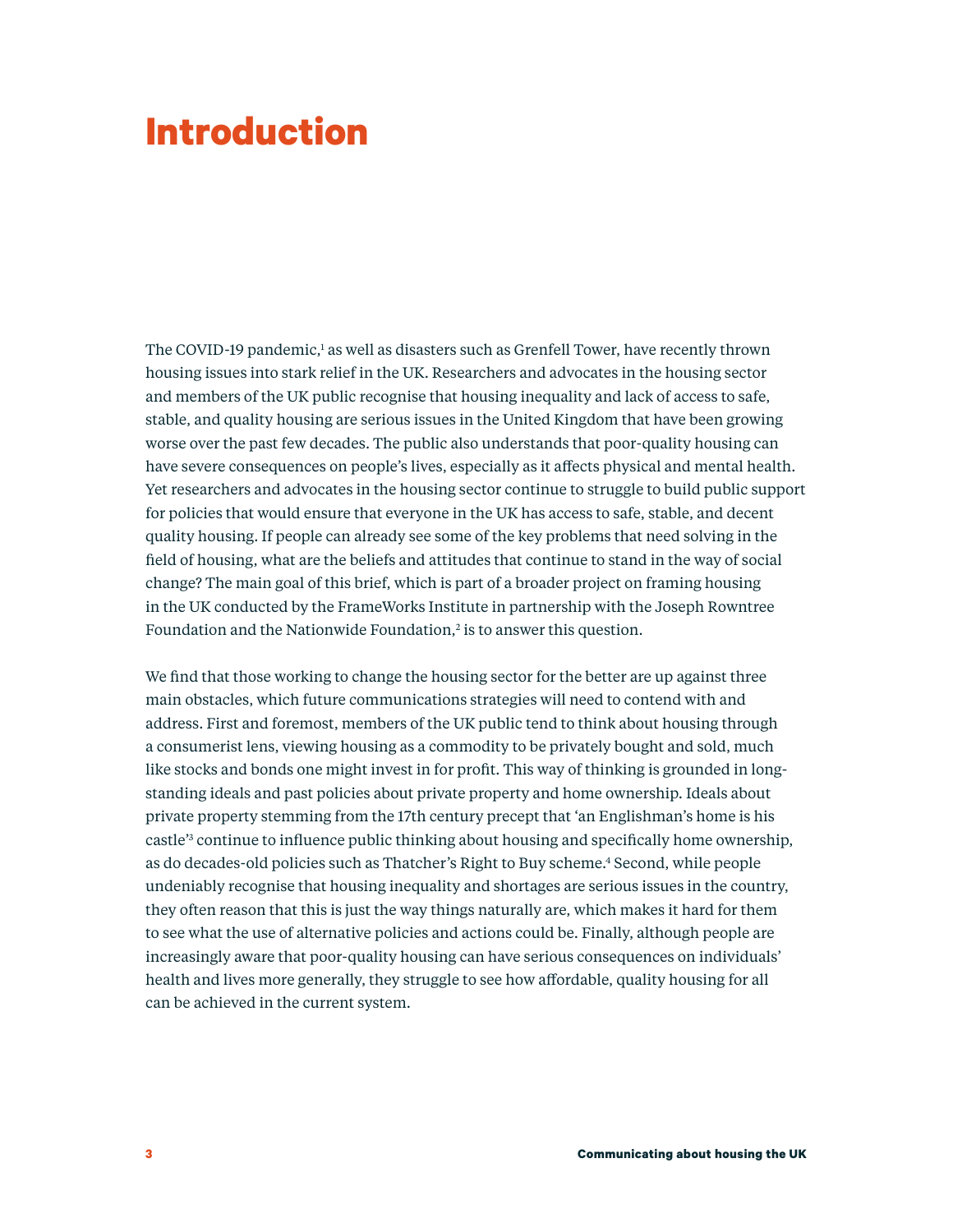Identifying what beliefs and attitudes truly stand in the way of social change ensures that researchers and advocates in the housing sector can use their time and resources strategically to address them. It also allows us to highlight important openings in public thinking—the public understandings and attitudes that future communications can actually leverage, rather than attempt to shift, in future communications.

Throughout the brief, we offer initial recommendations to address obstacles and leverage openings in public thinking in order to build support for policies that expand access to affordable, quality housing for everyone in society. Some of them build upon the first step of this project, which offered evidence-based recommendations to communicate about social housing in the UK.<sup>5</sup>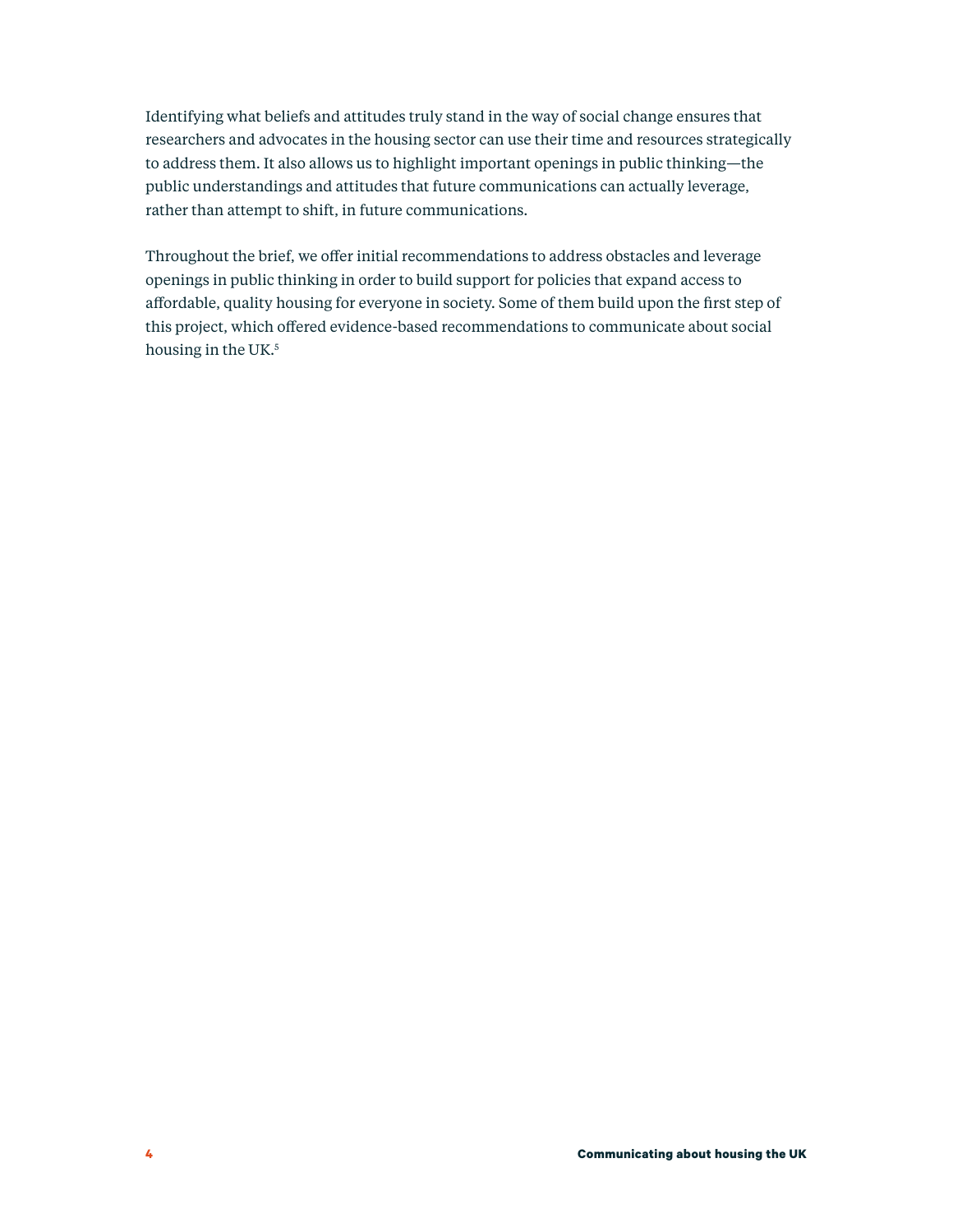# **What are we trying to communicate?**

Understanding what researchers and advocates in the UK housing sector want to communicate to the public about housing access and inequality is crucial to building an effective communications strategy. These core points—about the current housing sector, its problems, its effects, and solutions to create a strong housing sector—are distilled below. FrameWorks researchers identified these points through conducting interviews with experts—including researchers and advocates—in the UK housing sector. Together, these points form the sector story of housing, the key ideas that need to be communicated to the public through an effective communications strategy.

### **What does a strong housing sector look like in the UK?**

- All housing should meet quality standards in terms of safety and decency and be accessible to local amenities and services.
- Housing should be genuinely affordable for everyone, including people on the lowest incomes. Genuinely affordable housing refers to housing that costs no more than one-third of income.
- Housing should provide security and stability in people's lives, including the ability for people to choose where they want to live and lay down roots.

### **What are the current problems with housing?**

- Home ownership has become over-commodified, serving as a form of wealth-building for homeowners and private landlords.
- An undersupply of housing has increased the cost of renting and home ownership.
- Tenants in the private rented sector often lack adequate protections around quality and affordability of housing and stability of tenure.
- Marginalised groups face discrimination in the housing sector, especially Black, Asian, and minority ethnic (BAME) communities, people on lower incomes, people who have experienced homelessness, and people with disabilities.
- Because social housing stock is limited, it is used to house those with the greatest need instead of to foster mixed communities.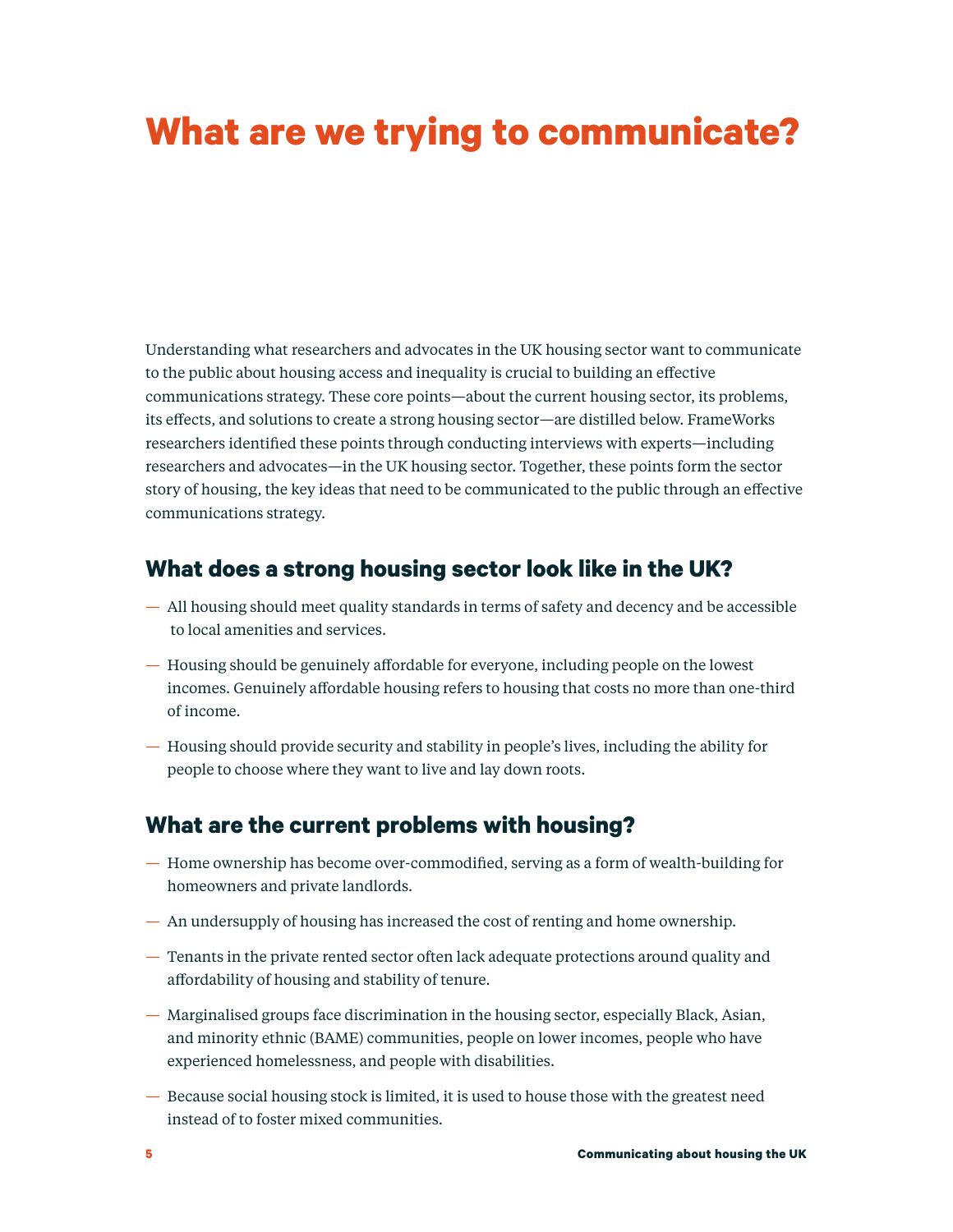### **What are the effects of an ineffective housing sector?**

- Rising housing costs lead to housing cost–induced poverty, material deprivation, and homelessness.
- Housing instability and homelessness negatively affect physical and mental health and reduce employment opportunities and job stability due to the stigma attached to homelessness and poverty and the lack of transportation options in areas with low-quality housing.
- When children live in low-quality housing, they are less likely to have access to what they need to do well in school (e.g., access to Wi-Fi in their housing, good transportation options from where they live, space to do homework) and more likely to experience health problems, all of which leads to poor educational outcomes.
- Low-quality homes can have significant consequences for people's physical and mental health, increasing the risk of respiratory illnesses, infectious diseases, and cancer (due to mould, dampness, and air pollution, for example) and the risk of mental health issues such as anxiety and depression.
- The lack of access to affordable, quality housing can compound existing societal inequalities, including systemic discrimination and unequal access to housing for people living in poverty, people who are homeless, younger people, and BAME populations.

### **How can issues with the housing sector be addressed?**

- Redefine the government's definition of 'affordability' used for eligibility for social rent housing or low-cost ownership to be linked to income (rather than market-led).
- Build more high-quality social housing across the UK, especially in areas with a high cost of living.
- Improve the quality of existing social housing stock.
- Increase regulation of the private rented sector to improve quality and ensure stability of tenure.
- Increase protections against discrimination in housing.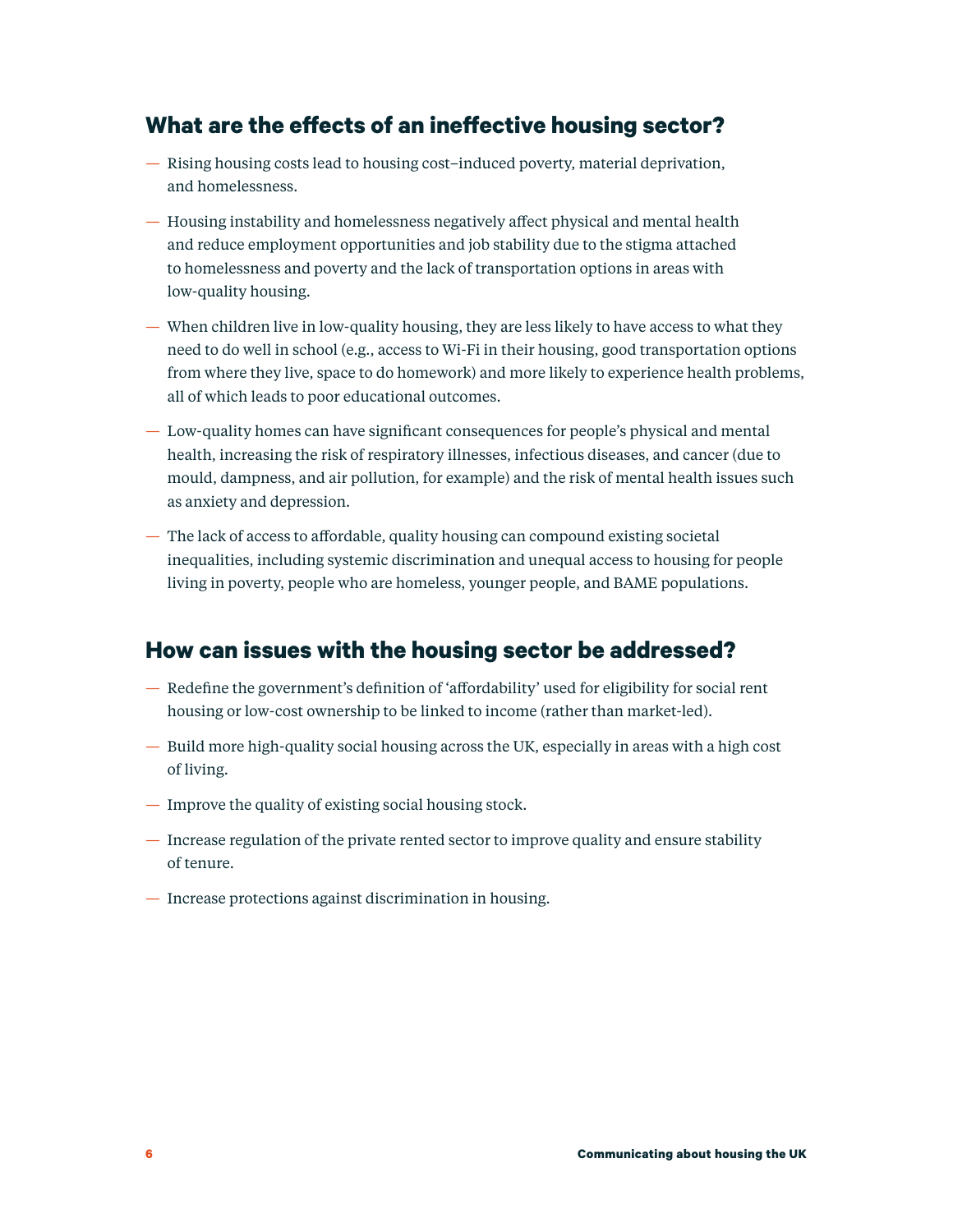# **Public thinking about housing in the UK**

To understand how the public thinks about housing in the UK, FrameWorks researchers conducted 20 one-on-one, two-hour long cognitive interviews with a diverse group of participants throughout the UK (including England, Scotland, Wales, and Northern Ireland). We analysed these interviews to identify the deep, implicit ways of thinking that members of the public use to think about housing, including safe, quality, and affordable housing and stable and secure housing (i.e., stable in terms of one's housing situation).

The patterns of thinking that emerged in our analysis grow out of centuries-old systems of power and oppression, particularly through the influence of capitalism, racism, and classism. We show how these systems continue to shape public thinking about housing today, especially in terms of how the housing market functions and who is thought to need and deserve access to safe, stable, and quality housing in an unequal housing market.

Based on this research, we identify three main obstacles that those working on housing face in getting across the core points of the sector story outlined above as well as important openings in public thinking. We offer initial recommendations about how to respond to the obstacles and leverage the openings in public thinking, which advocates and organisations working on housing can start using right now, with the important caveat that we are conducting further research to identify specific, evidence-based framing strategies that researchers and advocates in the housing sector can use to move public thinking in a productive direction.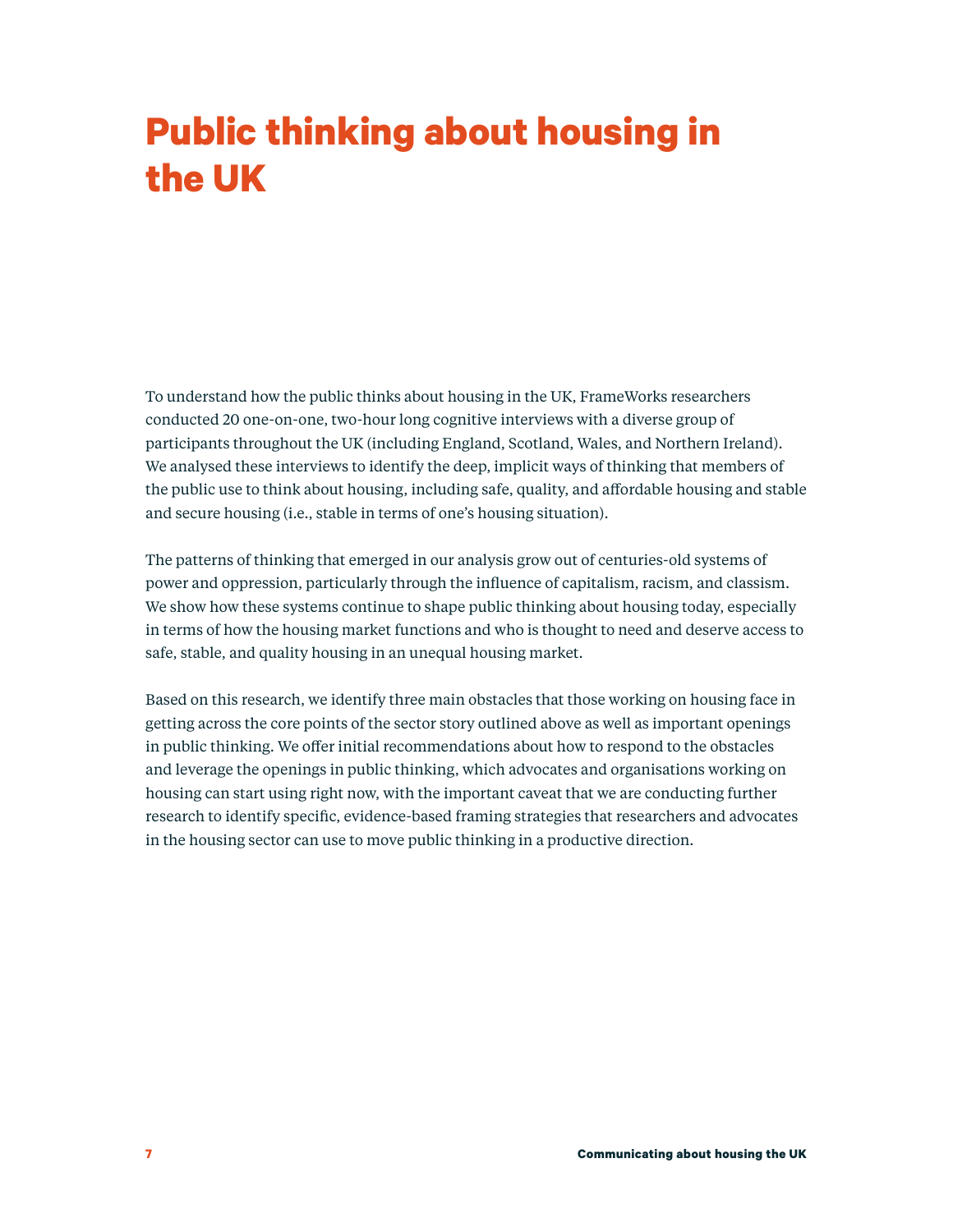# **Obstacle #1: The public mainly thinks of housing through a consumerist lens.**

### **1. The public mainly sees housing as a commodity and an investment, and only sees the need for basic shelter.**

Members of the public believe that housing should be privately owned and that owning a home is the ideal in the UK—that is, people believe that home ownership is unquestionably one of everyone's main goals in life. People talk about how home ownership is part of UK culture, and while some interview participants expressed the understanding that not everyone can buy their own home due to the expense, people overwhelmingly believe that everyone aspires to do so and that particularly ambitious people will be able to achieve the ideal of home ownership regardless of their circumstances.

People often assume that individuals aspire to ownership not only because they want a stable living situation in the long term but also—and sometimes mainly—because it is a sound investment that they can make a profit from. In this case, housing is seen as a primary way of accumulating wealth in the capitalist economy. People talk about housing as capital stock meant to accrue value for the owner, whose goal is to develop a property portfolio—to buy as many homes as possible and rent them out for a profit—rather than simply owning one place in which they can build a life. Buying and selling increasingly more expensive properties and making a profit each time is what enables individual owners to move up the property ladder.

Thinking that private property ownership is the ideal and should make a profit for the owner is connected to past and current political ideology and economic austerity policies, including deregulation of the financial sector and the Right to Buy scheme initiated by Margaret Thatcher in the 1980s. This is the most prevalent way that people think about housing in the UK and is a fundamental obstacle to advocates and organisations working on housing.

While consumerism is the dominant thread in public thinking about housing, there is a less prevalent understanding of housing as a basic need. In this view, the public believes that every human needs a roof over their head because shelter is one of humanity's basic needs. People reason that the government should be doing more to provide basic shelter for those who don't have it. However, people typically think about the government providing housing as a temporary solution or stop-gap to help those who are in most need in society (e.g., people who are homeless) rather than as a permanent solution or as a right that everyone in the UK deserves. Moreover, people think about government-provided shelter as extremely basic: They reason that any kind of shelter is better than no shelter at all and that it's acceptable for the government to provide this kind of extremely basic shelter.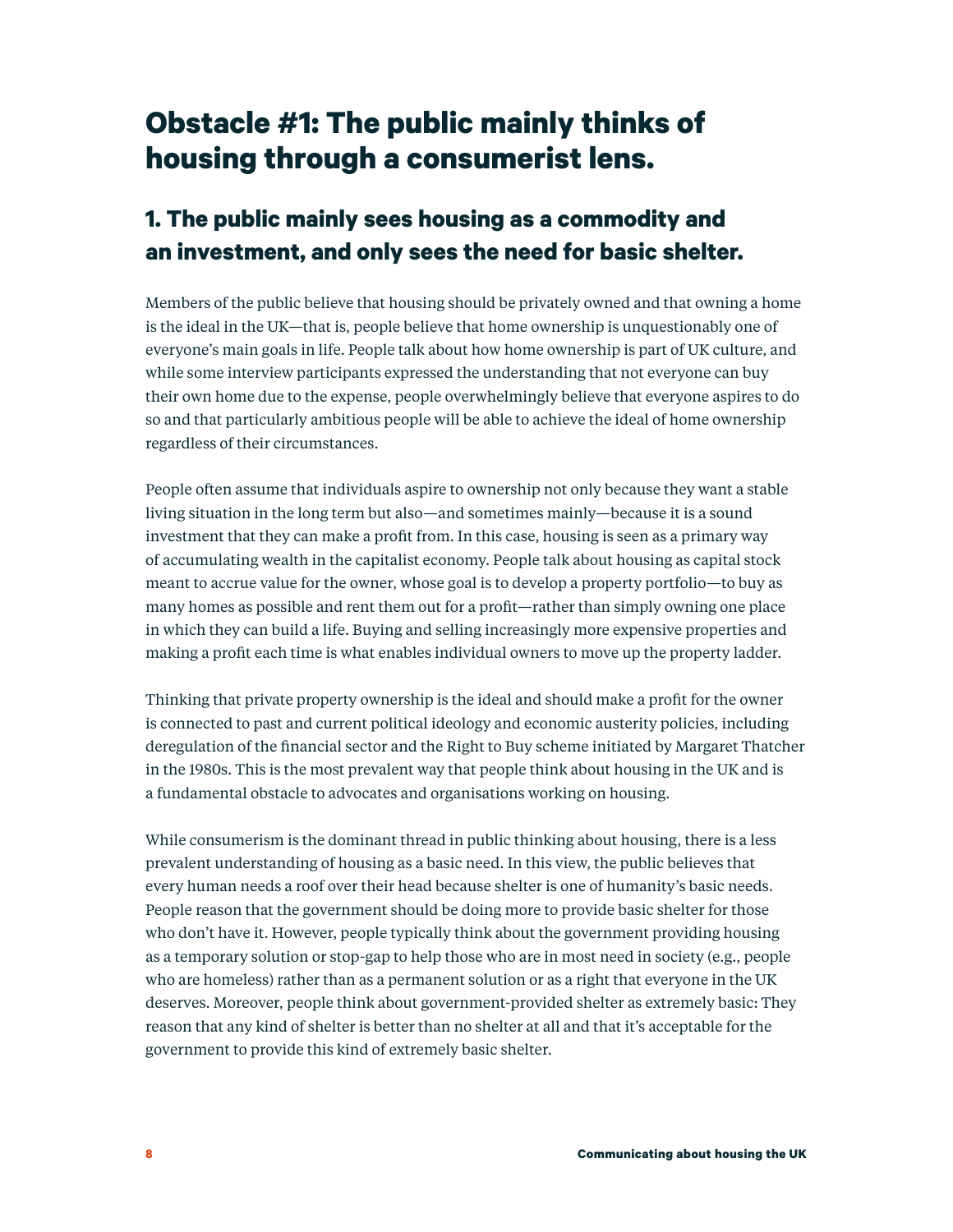#### **What does this mean for researchers and advocates in the housing sector?**

When people believe that owning private property is everyone's goal in British society, they can easily assume that those who don't own property haven't 'made it' in life and aren't truly hardworking members of society.

When people rely on a consumerist view of housing, they struggle to see that the primary goal of housing is actually to provide people with security and stability in all areas of their lives rather than provide a sound opportunity for investment and financial profit. The focus on property portfolios also glamorises unregulated profits in the private rented sector, which makes it hard for people to support a push for more government regulation of the housing sector to improve quality and ensure stability of tenure for everyone.

People's recognition that all humans need housing should be expanded and deepened. Right now, this rationale focuses on basic shelter only rather than affordable, quality housing. This constrains what society and government are assumed to be responsible for on the issue of housing and what types of policies the public might be willing to support as a result. It also has important consequences for public attitudes towards social housing: As long as people mainly see social housing as basic shelter for those in extreme need, they will struggle to recognise that social housing should be accessible to a wider segment of the population and that society has a responsibility to ensure that all social housing in the UK is safe and decent.

## **2. The public believes that renting should always be temporary, never long-term.**

Because home ownership is seen as the ideal, people think that renting should be a temporary stop on the road to home ownership. People think about renting as a temporary situation for people in certain stages of life (e.g., students, young people, single people) and for people in precarious economic situations (e.g., people on low incomes and immigrants). People apply the same logic to social housing: They view it as a temporary solution for people who have no other option. Because members of the public believe that renting should not be a permanent situation for anyone but rather a stepping-stone to eventually owning one's home, they often express support for the Right to Buy scheme: They see it as a path to home ownership for people on low incomes and take for granted that it is a helpful policy approach to housing issues. Their main—and often only—criticism of this scheme is that not enough social homes are being made available for purchase (and that more should be built with the intent of eventual private ownership).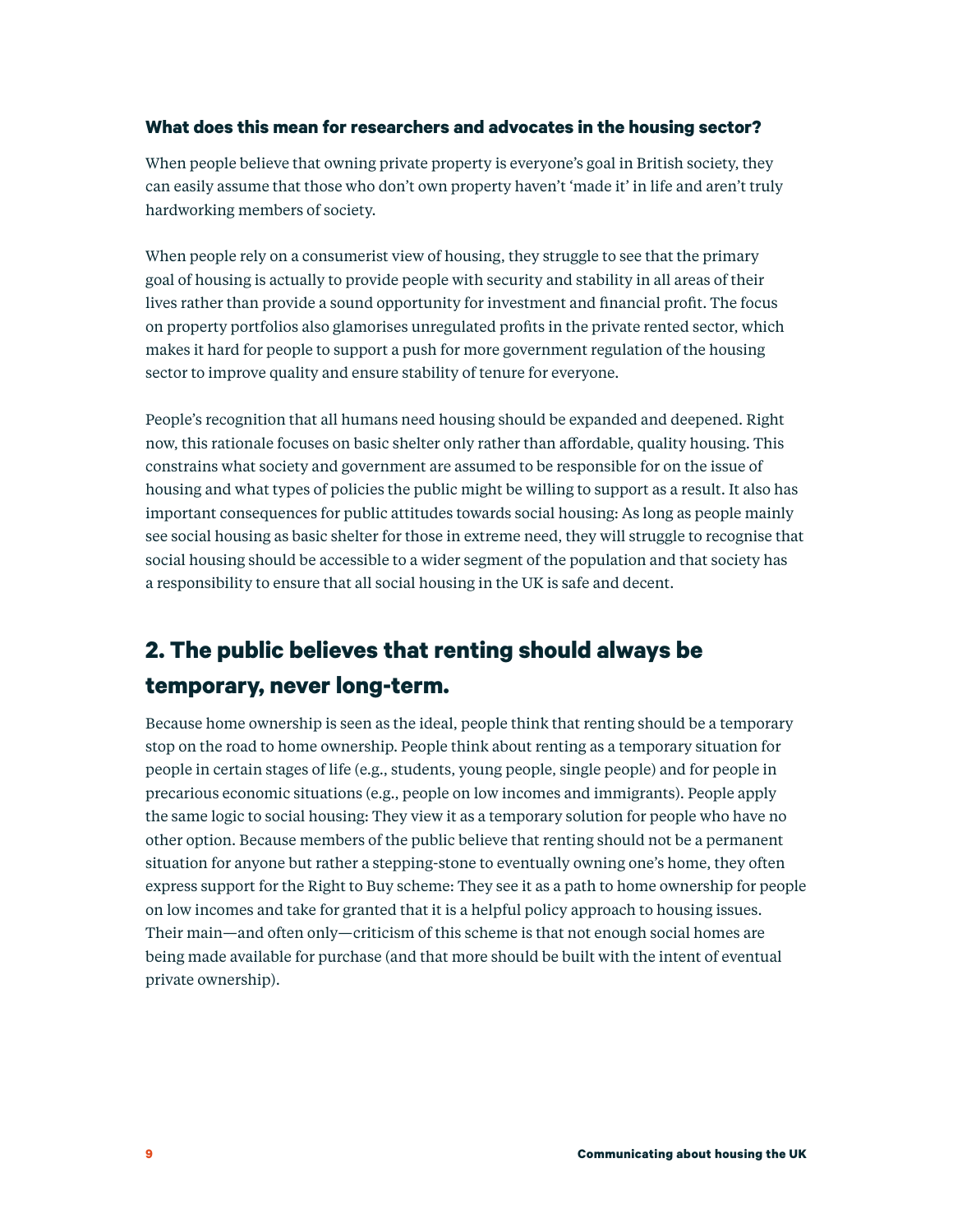#### **What does this mean for researchers and advocates in the housing sector?**

Assuming that renting is and should be temporary gets in the way of thinking about renters' rights and what they need in terms of long-term legal protections to ensure safety and stability of tenure in their homes.

Additionally, thinking that social housing is a temporary last resort for people on the lowest incomes in society makes it hard for people to see the government's provision of social housing as a societal *obligation* in the long term rather than a short-term temporary solution.

Finally, when people see social housing as a last resort and a short-term solution only, they tend to think of it as highly segregated along the lines of class and race or ethnicity—a view that makes it almost impossible for people to see that social housing can actually encourage socioeconomic mixing and social cohesion, which was its initial mission when it was greatly expanded after WWII.<sup>6</sup>

### **How to address Obstacle #1:**

**Avoid** cueing the belief that home ownership is a goal to which everyone aspires. This is likely to foreground unhelpful assumptions that owning is always preferable to renting and that people who rent have not 'made it' in society. Instead:

- **Give examples** of people in different circumstances for whom renting is a practical, long-term option. For example, talk about families who have rented their social homes for many years. This is likely to help reduce stigma around renting and shift thinking away from home ownership as the only long-term option.
- **Talk** about housing in terms of the security and wellbeing it provides people as a place to live (rather than as a source of wealth accumulation). This will likely help people think about housing in terms other than as a commodified good.

**Avoid** referring to housing as a 'basic need' without explaining what you mean by this. The public will likely understand 'need' in a less robust way than researchers and advocates in the housing sector do<sup>7</sup> and assume that the discussion centres on basic shelter only. Instead:

- **Explain** the ways in which housing provides the basis from which people build their lives, to expand people's current thinking about housing as a need.
- **Describe** how social housing tackles poverty and prevents hardship in meaningful ways (as recommended in our previous research on communicating about social housing).8 For example, talk about how millions of people are struggling given the high cost of housing, and how social homes can reduce and prevent hardship. This is likely to help counter thinking about social housing as a last resort only for people on the lowest incomes.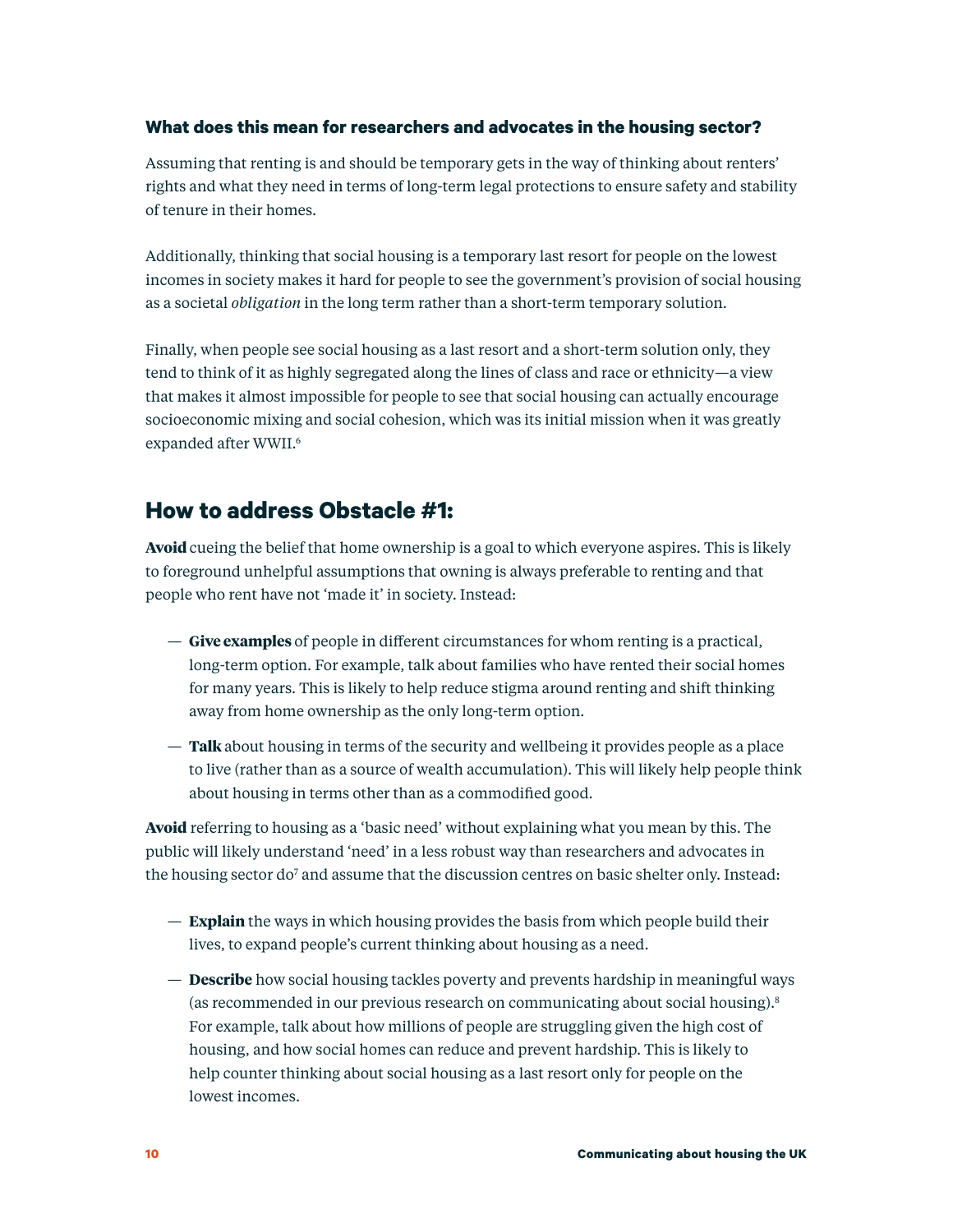# **Obstacle #2: People recognise that housing inequality is a serious issue, but they think that's just the natural way of things in the UK.**

Members of the public are increasingly recognising that housing inequality is a problem in the UK today, which represents an important opening in public thinking. In earlier UK-based projects, FrameWorks researchers had already noted that British participants—especially compared to American participants—tended to place significant weight on ideas of fairness and justice.9 And recent shifts in the political, economic, and social landscape of the country, such as Brexit and the COVID-19 pandemic, seem to have made housing inequality even more salient in people's minds.

However, there remains an important obstacle in *how* people make sense of the inequalities they see in the housing sector: as the natural way of things. People continue to believe that the capitalist economy and the laws of the market are naturally unequal and unfair, which stems from neoliberal ideology that became especially prevalent in the 1980s. Assumptions that this is 'just the way things work' in UK society are also used to make sense of housing inequalities on the basis of race/ethnicity, class, and geography. These are significant obstacles that advocates and organisations working on housing will need to overcome to communicate effectively about the housing sector and what can be done to address inequalities within it.

In this section, we explain why people's recognition of housing inequality is such an important opening for future communications. Then, we highlight before highlighting why researchers and advocates in the housing sector need to shift public thinking away from naturalistic assumptions about how UK society works.

## **1. The public can see that housing inequality and shortages are serious problems that have grown worse over time.**

Members of the public recognise that inequality in housing is worse than it was three or four decades ago. People talk about the shortage of affordable and quality housing in the UK today compared to the 1980s or 90s and unequal access to housing, especially for people on lower incomes. They lament the fact that renting has got increasingly expensive, especially in larger cities, and that many people can no longer afford the deposit necessary to purchase a home (often because they're unable to save due to exorbitant rental prices). There is a belief that many people are stuck in the 'renting cycle' and can't purchase a home to get on the property ladder in spite of their desire to do so.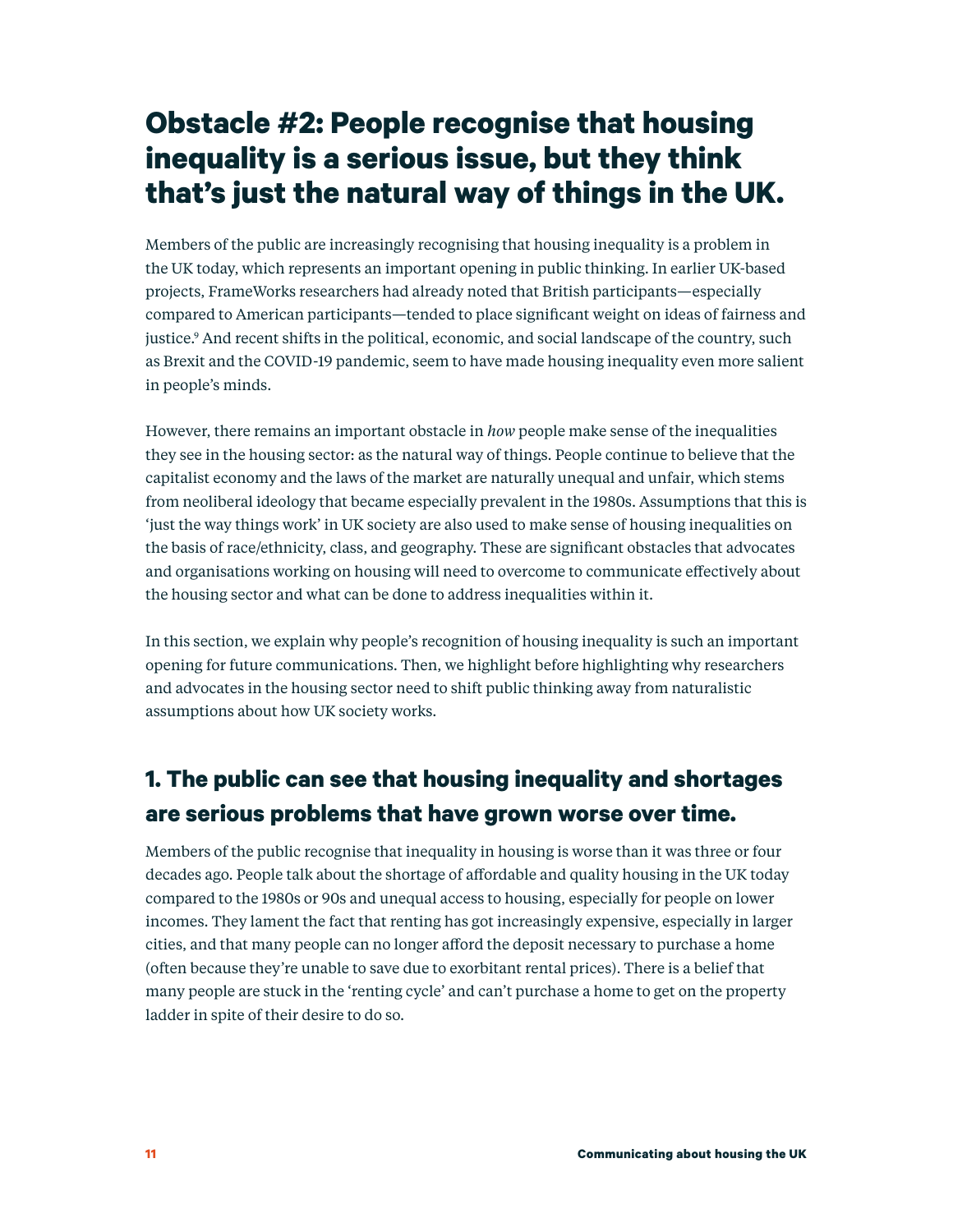Additionally, some members of the public can see that someone's opportunities in life affect their ability to rent or own quality housing. In particular, they recognise that people on lower incomes and people from BAME communities and immigrants have a harder time gaining access to quality housing due to discrimination. Participants also referenced structural discrimination and systemic racism in society, sometimes citing the Black Lives Matter movement as shedding light on these issues, but they lacked a deeper understanding of *why*  systemic discrimination in housing exists, *how* it works, or *what* should be done about it. This pattern of thinking, while still vague for most participants, is nonetheless new and worthy of note, as it hasn't been found in previous research we've conducted in the UK.

#### **What does this mean for researchers and advocates in the housing sector?**

When people see that housing inequality and shortages are widespread and have grown worse over time in the UK, it can make them more receptive to the solutions proposed by researchers and advocates in the housing sector to address these issues.

Additionally, the emerging way of thinking about systemic discrimination provides an important opening to make the issue more salient in public thinking as well as to build deeper understanding of how it works and how it can and should be addressed. Future communications on housing in the UK need to leverage and expand on this thinking as often as possible.

But while people can see that inequality in housing exists, they tend to default to dominant ways of thinking about *why* inequality exists—namely, that inequality is a natural part of society. The rest of this section offers a detailed analysis of this way of thinking.

### **2. Members of the public often see housing inequality as a natural part of the capitalist economy.**

People strongly believe that inequality in the housing market is a natural and inevitable result of invisible economic forces. They reason that the economy and the housing market are driven by forces outside of and beyond human control and that there is an 'invisible hand' presiding over the market. People talk about housing inequality as something that just happens: It is 'capitalism as it is' and competition in the housing market is a constant and inevitable part of the system. The belief that economic inequalities are a natural phenomenon is prevalent among the public and has been found in previous FrameWorks research in the UK, notably on poverty and on the economy.10 <sup>11</sup>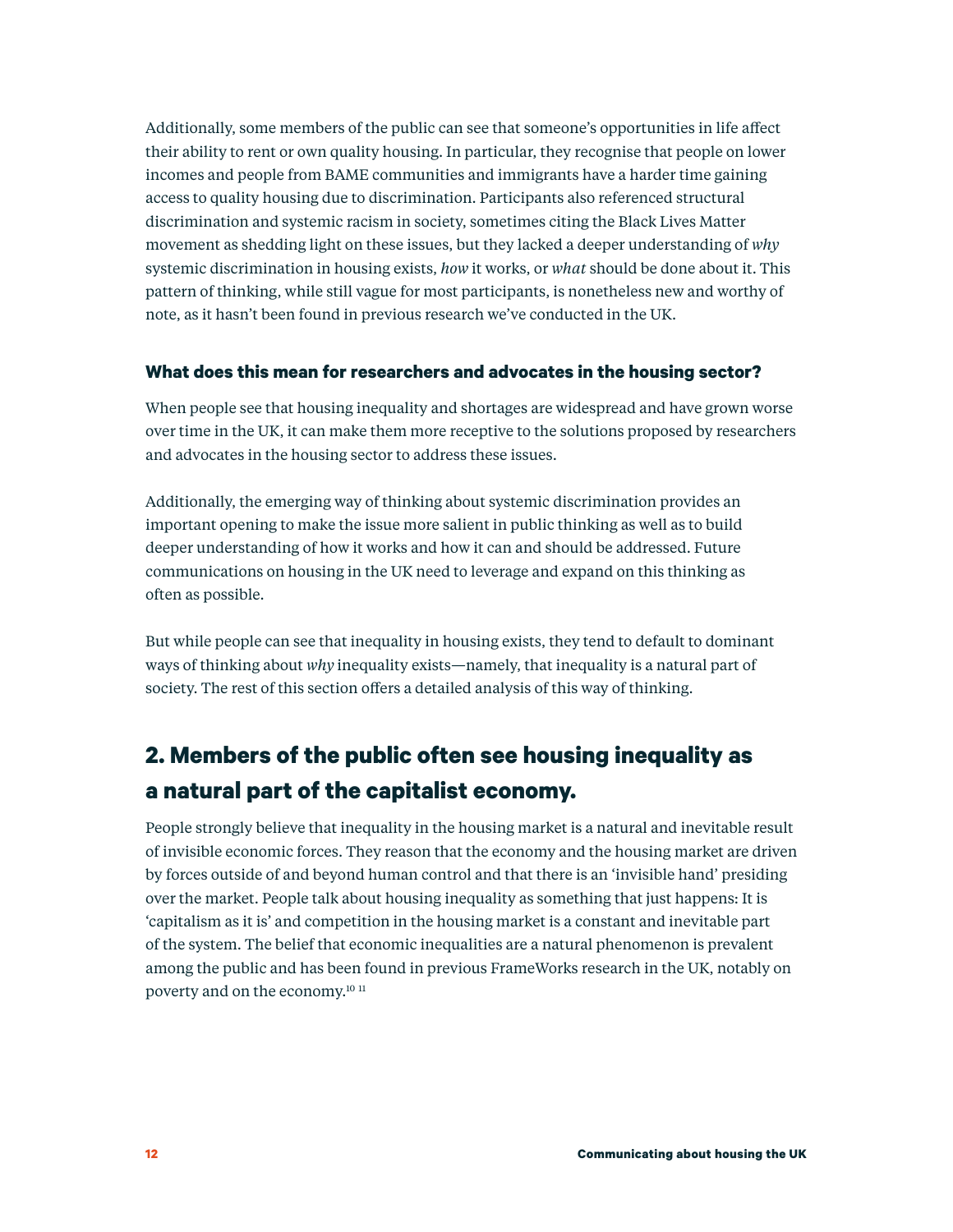#### **What does this mean for researchers and advocates in the housing sector?**

The assumption that inequalities are an inevitable, natural consequence of how the housing market behaves makes it hard for people to recognise the human-designed and -led systems that have created and continue to shape the unequal capitalist economy and housing market in the UK.

Additionally, this thinking can lead to apathetic and/or fatalistic thinking that nothing can be done to change the system since it's seen to work 'outside' human control.

### **3. The public thinks that housing inequality can be explained by cultural, racial/ethnic, class, and geographic differences.**

People also often assume that inequalities in housing are a natural consequence of how race, class, and geography work in the UK. The public thinks that people naturally want to 'stick together' and live with their 'friends and family,' who are presumed to be from the same racial/ ethnic and class background. This rationale about why communities tend to be homogeneous is often shaped by people's own identities. For example, some of our white interview participants expressed racially charged concerns that homogenous white neighbourhoods were at risk of being 'taken over by Asians.' When thinking this way, participants sometimes though less frequently than US participants in recent FrameWorks projects—conflated class and race, assuming that the main reason non-white people, especially people from immigrant and BAME communities, were more likely to live in poor-quality housing in the UK was because they were mostly poor. Meanwhile, among some of our participants of colour, there were discussions of wanting to live in a homogenous community to avoid racist treatment by white supremacist neighbours.<sup>12</sup>

People also talk about housing inequalities in terms of geography, believing that some places in the UK, particularly the South, are wealthier and therefore naturally more desirable to live in than others, like the North of England or Scotland. When thinking in this way, people often conflate geography and class and assume that the South of England is naturally where 'posh' people live and therefore has better quality housing, while the North of the UK is where the lower classes live in lower-quality housing. People often associate the North with areas where there is higher crime, which they also associate with 'poor' people and lower-quality housing. There is no deeper thinking about *why* geography shapes economic and housing inequalities in the way that it does. People assume that in the UK, the South is naturally richer and the North poorer; they don't recognise the structural inequalities and policy decisions that have created this situation (e.g., de-industrialisation and divestment from the North and the financialisation of the economy with London as the country's financial hub).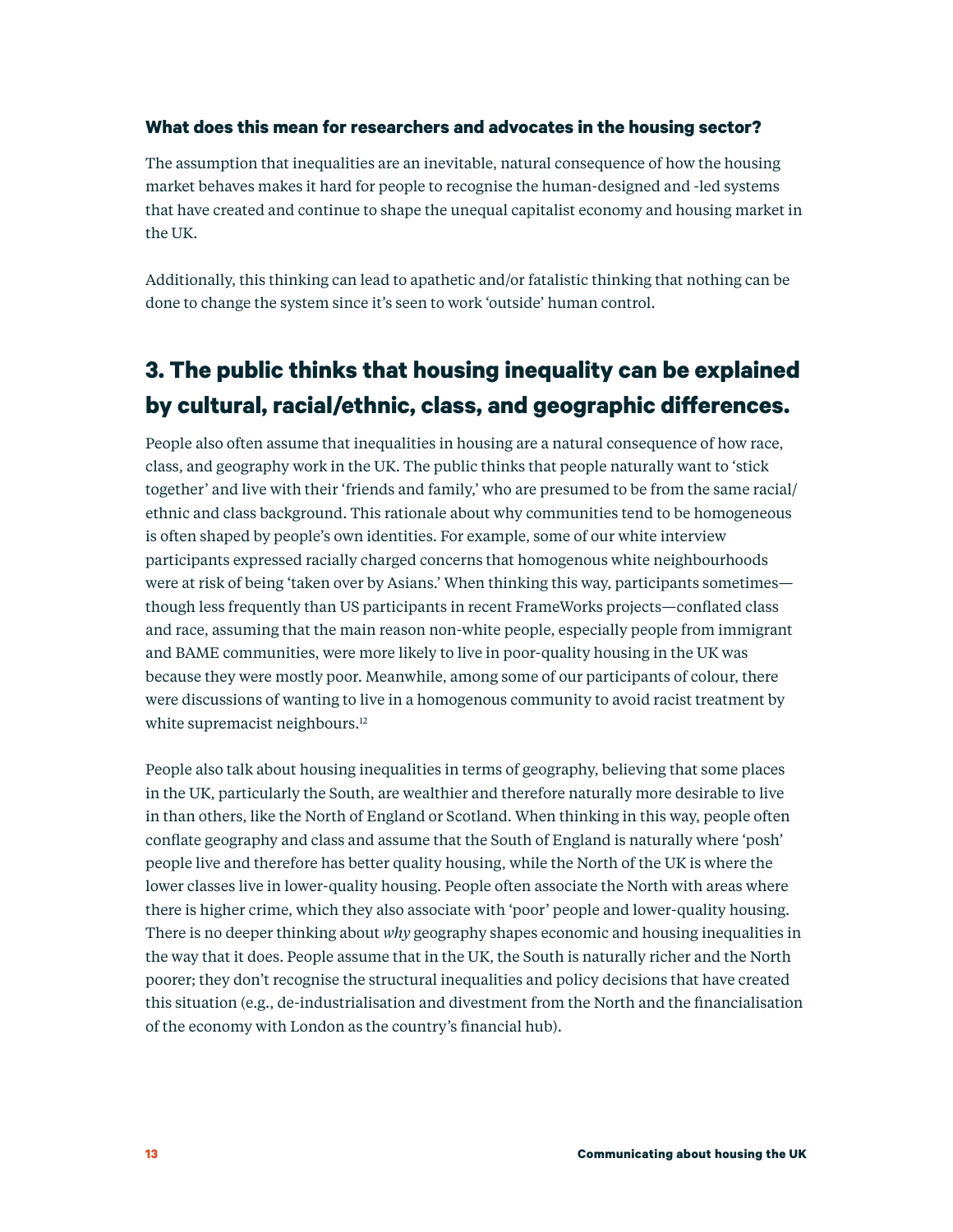#### **What does this mean for researchers and advocates in the housing sector?**

When discrimination and marginalisation in housing are naturalised, it makes it harder for people to see that these problems are structural or that structural solutions are necessary to address these issues. Instead, it encourages racist and classist assumptions about why communities are as homogeneous as they are.

The conflation between race/ethnicity and class on the issue of housing, which was obvious among some of our participants, can lead to problematic assumptions about people from immigrant and BAME communities (e.g., that all immigrants and BAME communities are poor and live in poor-quality housing), if not countered with explanations of what structural racism in housing entails, its effects, and what should be done to address it.

Similarly, the conflation between geography and class on the issue of housing can lead to problematic categorisations and stigmatisation of people based on where they live or where they're from. It also obscures the political decisions (e.g., making London an international hub for finance and dismantling industry) that have, over decades, led to a high concentration of wealth in the South of the UK relative to the North.

## **4. Members of the public often think that individuals' innate strengths and qualities ultimately shape their housing situations.**

People often think that individuals' housing situations mainly depend on the decisions they make and the way they behave, which are in turn assumed to be shaped by their innate strengths and qualities. Members of the public reason that when an individual has the willpower to 'work really hard' and makes the 'right' choices, they will be able to purchase and maintain a higher-quality home. Conversely, people often assume a lack of work ethic or laziness is what is causing people to live in poor-quality housing, which is often talked about as rented. People are quick to associate 'lazy' people with social housing, reasoning that if they worked harder, they wouldn't live in housing that is seen as only being acceptable as a last resort. There is an underlying assumption here that some people are naturally 'lazier' than others and will therefore live in poorer-quality housing, whereas other people naturally have the willpower to succeed and will therefore live in higher-quality housing.

To some extent, people think that individual landlords are also responsible for housing quality. They reason that a key factor shaping the quality of housing is whether landlords care for their properties or don't. The underlying assumption here is that some landlords naturally care about the quality of the properties they rent out and about the wellbeing of their tenants, whereas others just don't. Some participants also talked about uncaring landlords acting in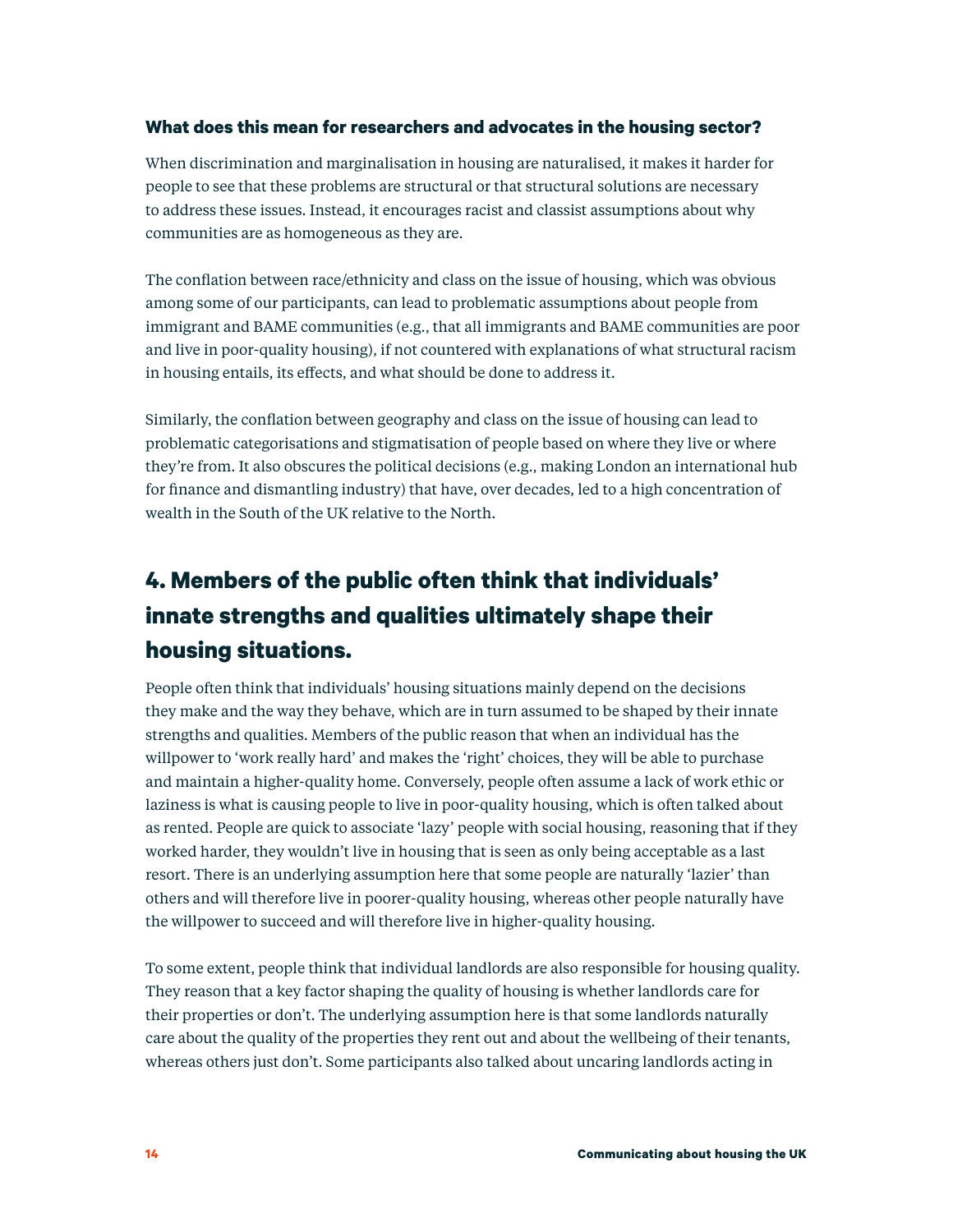bigoted, discriminatory ways (i.e., being prejudiced against prospective tenants who are LGBTQ or ethnic minorities), although this discussion typically focused on individual behaviour rather than systemic discrimination.

In the end, however, responsibility tends to fall back on the individuals who live in a place rather than the landlord. Even when some landlords are seen as being naturally bigoted, people reason that the individual tenant is ultimately responsible for choosing the right landlord and that it is up to the tenant to be careful not to rent from so-called 'rogue' landlords (who are, in actuality, engaging in unlawful practices).

#### **What does this mean for researchers and advocates in the housing sector?**

When people reason that individuals are ultimately responsible for their own housing situations that can always be improved with more willpower, they are unlikely to see that UK society is collectively responsible for providing access to more and higher-quality housing in general, and social housing in particular, for everyone.

This also leads people to see the private rented sector as composed of a series of individuals rather than as a structure, which makes it hard for people to see the need for broader structural reforms.

This way of thinking also reinforces a central myth of meritocracy and capitalism—that 'hard work' always translates into purchasing power and financial success, which obscures systemic discrimination and marginalisation of people on low incomes and people from historically oppressed groups (BAME, LGBTQ, women).

Finally, when people reason that so much depends on the whims of individual landlords, it makes it hard for them to see the systemic changes that are needed in the private housing market (through, for example, rent control).

### **How to address Obstacle 2:**

**Explain** the ways in which housing inequality has been constructed through past and current policymaking. For example, explain how the Right to Buy policy has exacerbated the housing shortage and contributed to housing inequality. This will help build people's understanding of housing inequality as constructed rather than natural.

**Provide** an explanation of how systemic racism and other forms of systemic discrimination shape communities' access to housing. For example, talk about how BAME communities often have to wait longer for social housing and are denied access to it in comparison with white British people and that they are disproportionately affected by quality issues, notably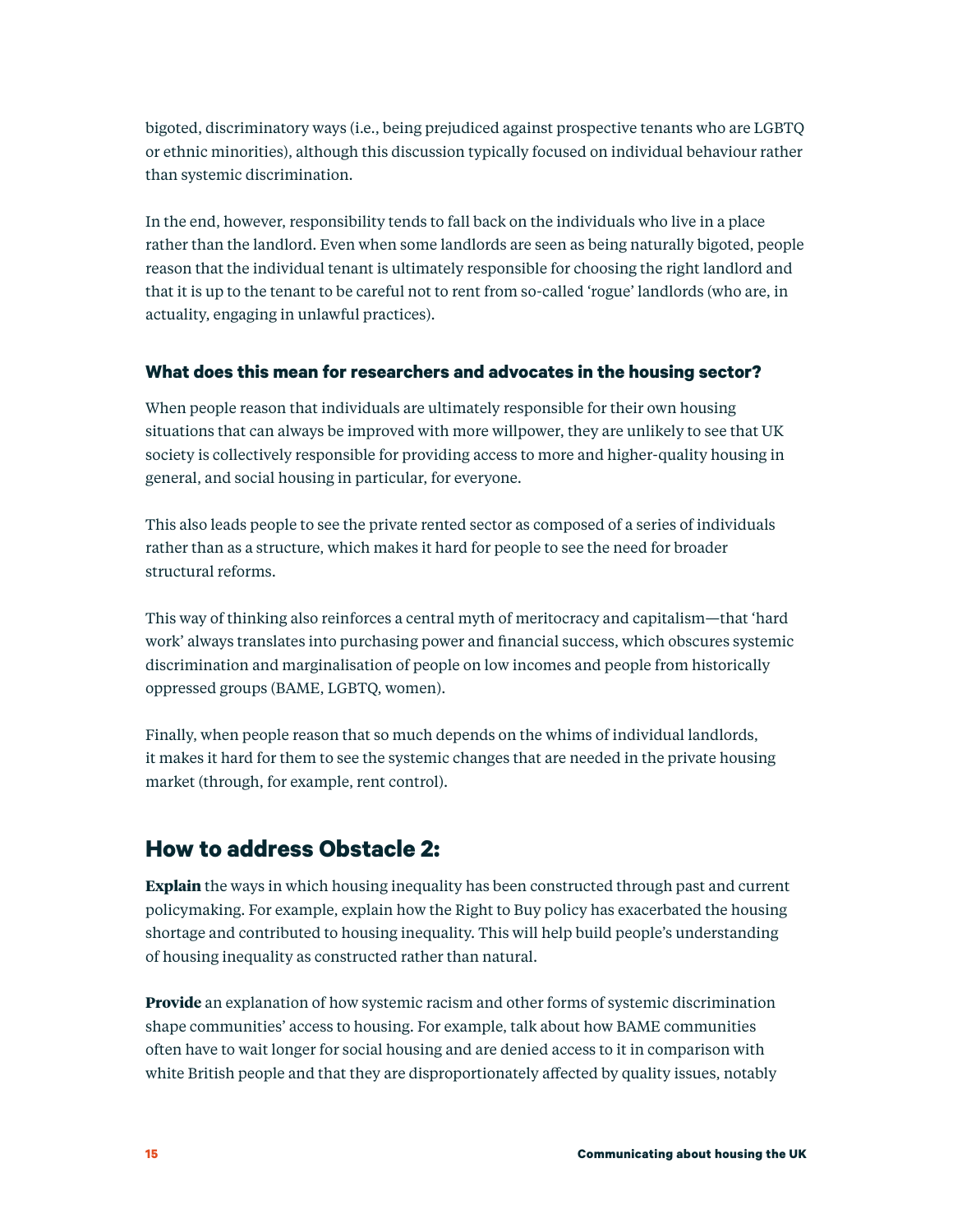overcrowding.13 This is likely to help build understanding of housing inequality based on race and ethnicity, gender, or disability as created through systems and structures, not as a natural phenomenon.

**Explain** how over-commodification and deregulation of the housing market has affected people's access to housing. Talking about how policies have affected housing access will likely help shift people's thinking away from individuals and toward systems and structures.

**Explain** how policies such as regulating the private rented sector would help address housing inequality and shortages by enabling more people to live in quality rented housing that they can afford. This is likely to help channel people's awareness of housing inequality and shortages into policy support (as we found in our research on communicating about social housing).<sup>14</sup>

# **Obstacle #3: While people recognise that poor quality housing is harmful for health, they don't see how quality, affordable housing can be made accessible for all.**

Members of the public understand that poor quality housing has negative effects on people's lives, particularly in terms of their physical and mental health, and that it can lead to social isolation. This is something that is already present in public thinking and that can be leveraged in future communications.

On the other hand, people still don't see how quality housing that is also affordable can be made available for everyone; instead, they reason that since money buys quality, quality housing that is also affordable doesn't exist. Thus, while people can see that poor quality housing is a problem, they can't currently see what can be done to address the issue on a systemic level. This is where the core of this third obstacle lies for researchers and advocates in the housing sector.

### **1. The public recognises that poor quality housing can harm people's physical and mental health.**

People recognise that individuals and families living in poor quality housing are likely to experience physical and mental health issues as a result. For example, people see that damp and mould can cause physical ailments such as respiratory diseases and that poor living conditions (e.g., small spaces, no access to a garden or the outdoors) can cause mental health issues such as depression and anxiety. Members of the public also see how, in turn, the negative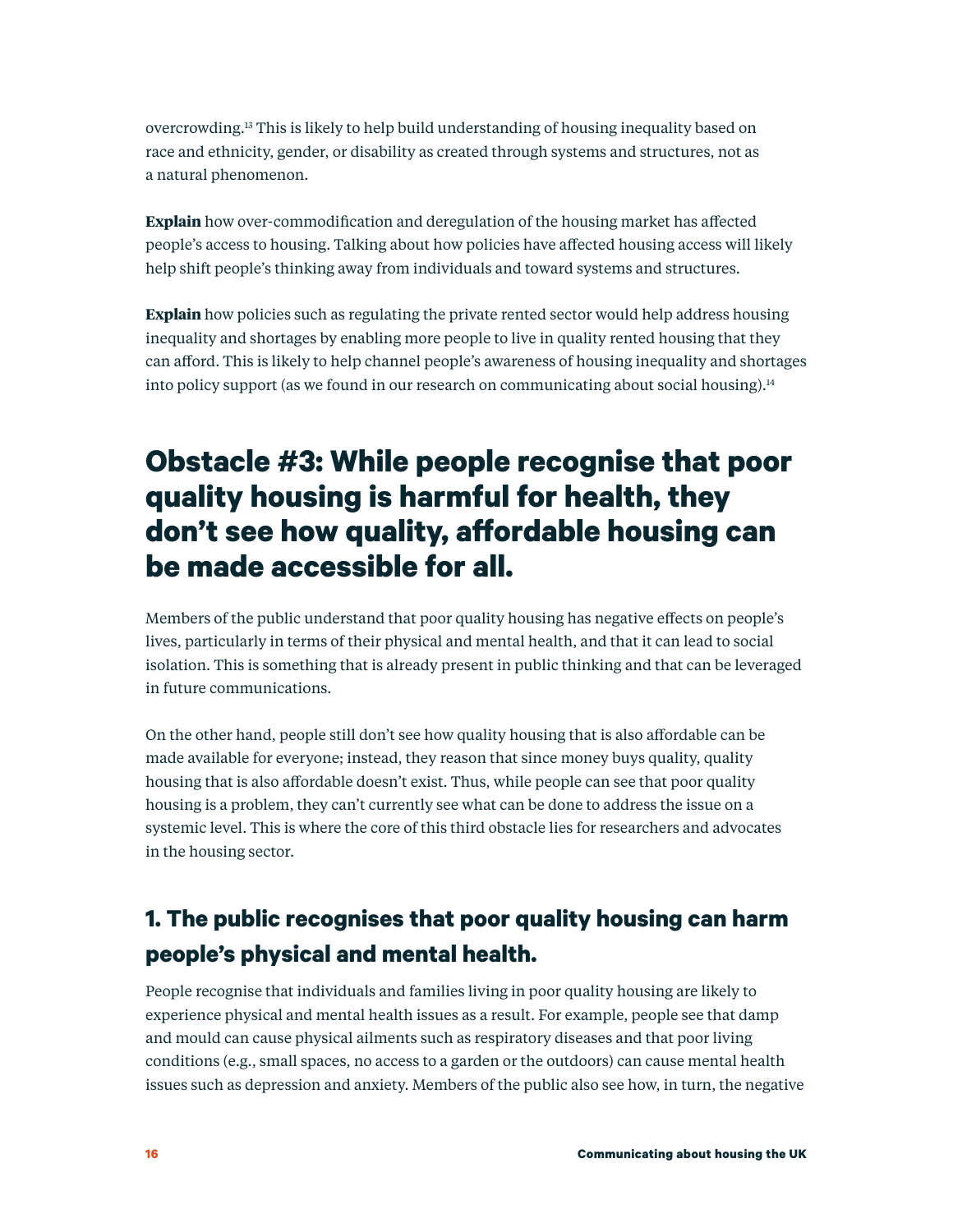physical and mental health effects of poor-quality housing can affect other areas of people's lives, such as employment: They understand that when individuals' physical or mental health is seriously compromised, it might be difficult or impossible to find a job or stay employed in the long term.

There is also some recognition of how poor-quality housing can lead to social isolation, but this is often based on the belief that those who live in poor-quality housing experience shame and embarrassment, which in turn affects their social relationships (e.g., not wanting to socialise at home). People don't really see other, more structural reasons *why* those living in poor quality housing might be socially isolated to begin with (e.g., unemployment, discrimination, etc.).

Importantly, people currently don't think that better-quality housing can *positively* affect health or life outcomes; instead, they see better quality housing as a neutral state that doesn't have much of an impact on someone's life—it simply causes no harm.

#### **What does this mean for researchers and advocates in the housing sector?**

Once this way of thinking is cued for people, it opens space for them to see how living in poorquality housing not only affects health and social relations but actually compounds all existing societal inequalities.

Once people understand how a given housing policy (e.g., building more and higher-quality social housing) can help mitigate some of the negative effects of poor-quality housing on individuals' health and life outcomes, it might become easier for them to support it. Such arguments would, however, need to be expanded to explain how good-quality housing doesn't just 'cause no harm' but can actually *create* better health and life outcomes for people and for society at large (as we recommended in our research on communicating about social housing).<sup>15</sup>

#### **The public has a narrow understanding of what housing safety and housing stability mean.**

For members of the public, housing that is 'safe' is, first and foremost, housing that doesn't pose an imminent threat of serious or mortal danger. What comes to mind for them is basic safety requirements, such as building codes that prevent serious disasters like fires. In the same vein, people think that the term 'stability' mainly refers to the physical structure of a building rather than the permanence of someone's housing situation. People reason that housing that doesn't meet basic safety requirements (physical stability of the building included) is unacceptable and often use the example of the Grenfell Tower disaster as a prototype of what housing should *not* be like.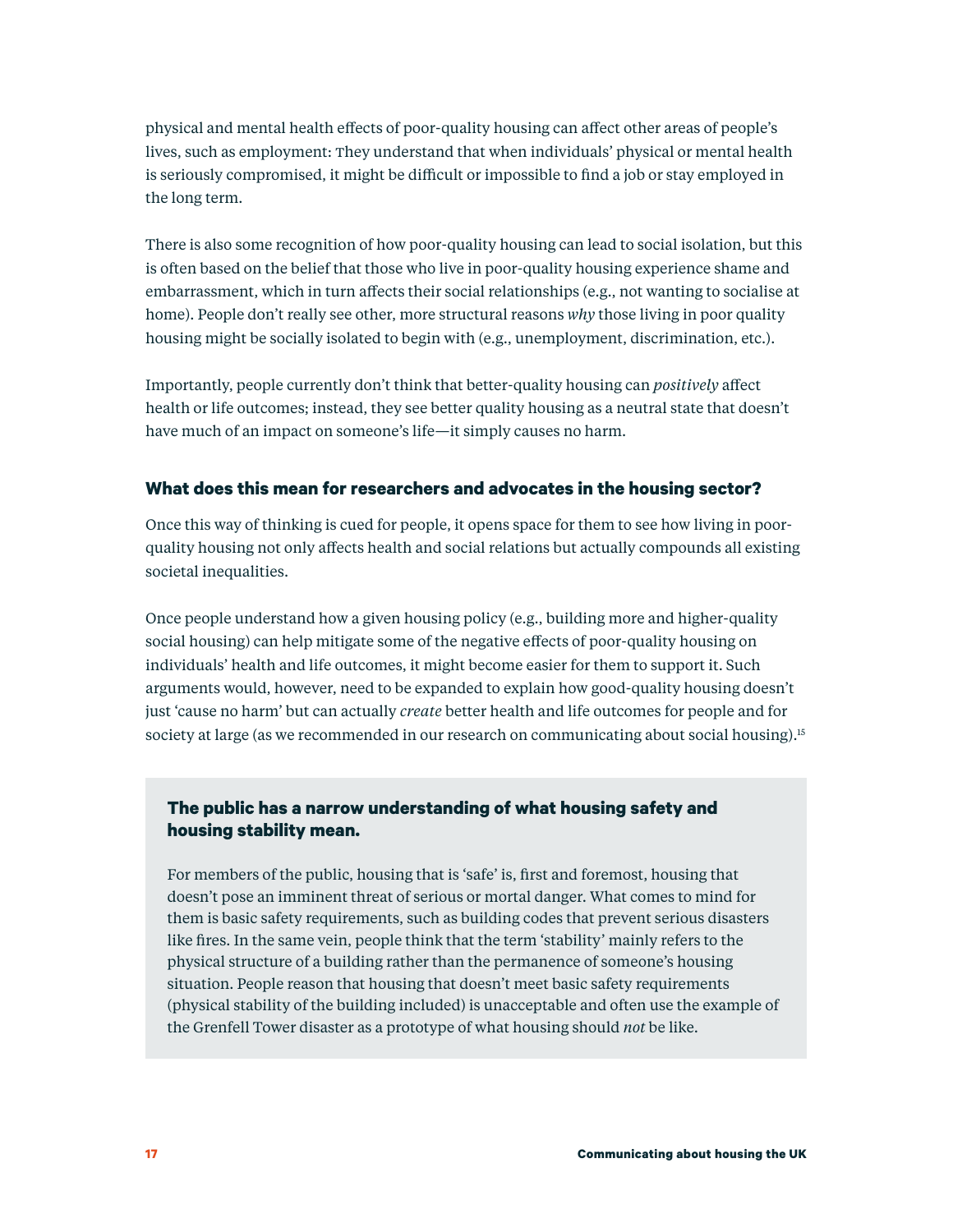People reason that individual owners are primarily responsible for providing basic safety and stability as part of the general upkeep and maintenance of private properties. For instance, they believe that private owners have the responsibility to hire reputable builders who won't 'cut corners' during construction. While people recognise that the government has a role to play, they think that its responsibility is limited to ensuring very basic safety requirements that prevent serious injury or death (e.g., preventing fires), particularly in social housing properties.

#### **What does this mean for researchers and advocates in the housing sector?**

Members of the public are likely to rely on this narrow understanding of what housing 'safety' means even when researchers and advocates in the housing sector refer more broadly to housing's ability to ensure quality of life for residents.

When researchers and advocates in the housing sector talk about housing 'stability,' members of the public will likely assume that the conversation is focused on the need for integrity of building *structures* rather than on the need to ensure more permanence in people's housing situation. The public's narrow understanding of the term 'stability' also makes it harder for people to recognise that housing instability—in the way that researchers and advocates in the housing sector understand this concept—is a serious issue that significantly impacts people's lives in the UK and adds to social isolation, since frequent unwanted moves can leave people geographically disconnected from their support networks.

When the onus of ensuring housing safety is placed on individual owners in the private sector (e.g., to hire adequate builders), it can make it hard for people to see what government's role could and should entail, beyond enforcing minimal safety requirements for the housing industry.

#### **How to address this:**

**Explain** what you mean by housing 'safety.' For example, talk about housing in terms of its quality and ability to support health and wellbeing, not merely as housing that is in liveable condition. This will likely help build an understanding of safety as more than the absence of imminent danger.

**Define** what housing stability means. Talking about stability in terms of the security of someone's housing situation will likely help expand people's understanding beyond the stability of the building structure only.

**Explain** the ways in which housing contributes to better health, wellbeing, and quality of life for individuals and society. This will likely help expand people's understanding of how important quality housing is for good health (as was found in our research on social housing).16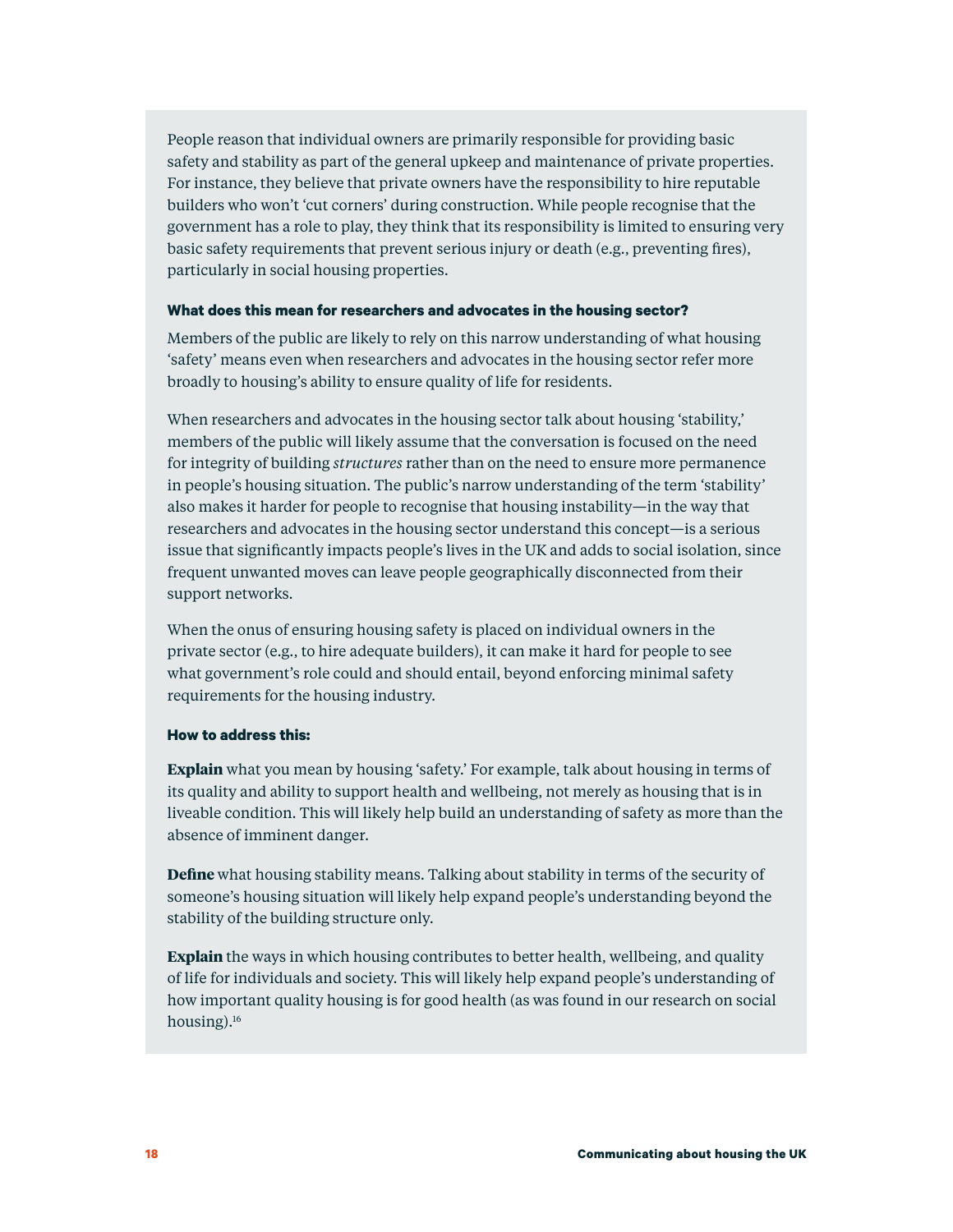## **2. People understand that affordability is relative, but they think about it in terms of the maximum someone is willing to pay rather than as a reasonable percentage of income.**

Members of the public can see that affordable housing is relative to someone's individual income, and they recognise that the more money someone has, the more they can likely pay for housing (either in rent or mortgage payments). However, since people think about housing as a commodity, they reason that affordability is and should be determined by how much someone is *willing* to pay in the housing market rather than as a certain percentage of someone's income. Importantly, they assume that what someone is willing to pay for housing is primarily a matter of personal preference and individual budgeting practices. They don't really think about other necessary costs in someone's life in addition to housing; instead, they assume that whatever is left over from rent or mortgage payments can either go towards savings or be spent on 'luxuries' such as travel and restaurant meals.

#### **What does this mean for researchers and advocates in the housing sector?**

People recognise that housing is only ever affordable relative to someone's income: This is a valuable first step towards building public understanding of what the field means by *genuine affordability.*

However, as long as people mainly see affordability as a matter of individual preference and spending habits, it will be hard for them to see that affordability should be officially redefined.

Additionally, as long as the public doesn't see that many people need to devote a full two-thirds of their income to other necessary expenses (such as food, clothing, transportation, education, etc.), they will struggle to see why the field argues for rent or mortgage to be no more than a third of anyone's income.

## **3. Members of the public think that housing that is both affordable and decent quality doesn't exist.**

People think that affordable housing and decent quality housing are mutually exclusive because they assume that housing prices are ruled by basic consumerist logic: Money buys quality. People define quality housing as housing that is aesthetically pleasing, provides easy access to amenities (such as shops, transportation, and good schools), and is located in areas such as cities that are seen as more 'in demand' than the countryside, for instance. In people's minds, each of these characteristics has an objective price, so the more qualities a home has, the more expensive it naturally is. Conversely, the more expensive a home is, the better quality it is assumed to be.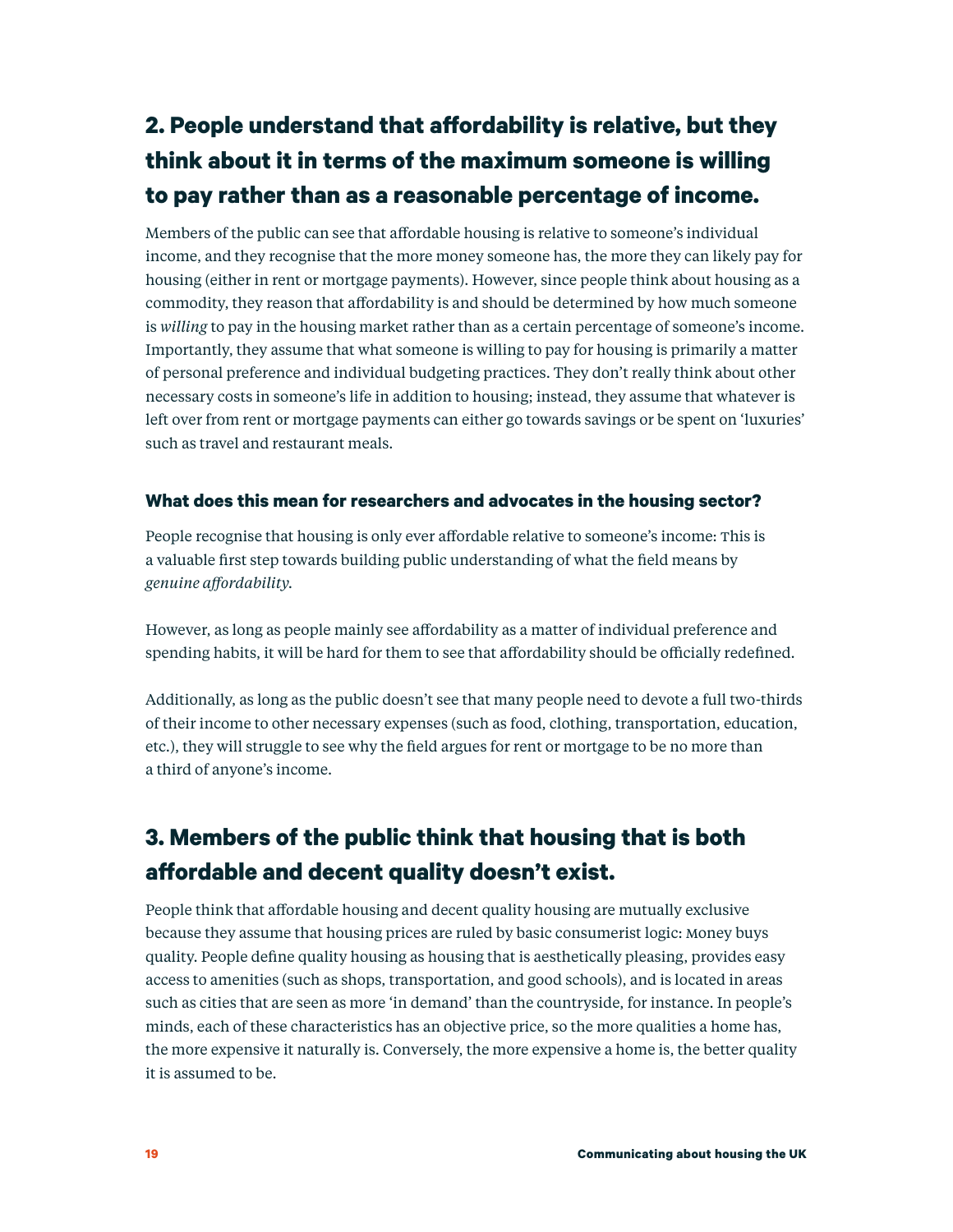On the other hand, when housing is affordable, people reason that it is necessarily poorer quality than housing that is not. And the cheaper the house, the poorer its quality: Participants often associated affordable or cheap housing options with 'dilapidated' homes located in undesirable areas (e.g., areas with higher crime). In particular, participants assumed that social or council housing, which is seen as an affordable last resort for the poorest in society, could not be anything but poor quality.

#### **What does this mean for researchers and advocates in the housing sector?**

Assuming that quality housing is always expensive ends up naturalising unequal access to quality housing (i.e., thinking that money buys quality housing is just 'the way it works.')

When people assume that money buys quality, they also often overlook the fact that housing in the UK (especially in 'desirable' areas like cities) is often significantly overpriced and that a higher price doesn't necessarily mean better quality.

Finally, when people assume that the price of a home is an objective reflection of its quality, they don't see the larger policy decisions that affect both housing price and quality, such as deregulation and financialisation of the economy. In turn, this makes them less likely to support policy proposals focused on regulating the market in ways that are more equitable.

### **4. Members of the public think the government should build more social housing, but they don't think about its quality.**

People agree that the government should build more social housing to address unequal access to housing and the shortage of affordable housing. People talk about social housing as something that used to be an exemplary model of affordable housing when it was first created but one that is often no longer available due to long waitlists and shortages. However, even when people have positive associations with social housing from five or six decades ago, they don't think about its quality; indeed, social housing is seen as a previously exemplary model because it provided basic shelter to people on the lowest incomes (not because of its quality).

People assume that social housing is poor quality, and while they recognise the negative effects of living in poor quality housing, there is still little discussion of improving the *quality* of social housing. Because people view social housing as fundamentally temporary, they think more about increasing the quantity of social housing for people to occupy temporarily, but don't see the quality of that temporary housing solution as relevant (because it won't ever be anyone's 'forever home'). People's focus on quantity rather than quality when it comes to social housing may also be connected to the widespread belief that home ownership is the ideal: People might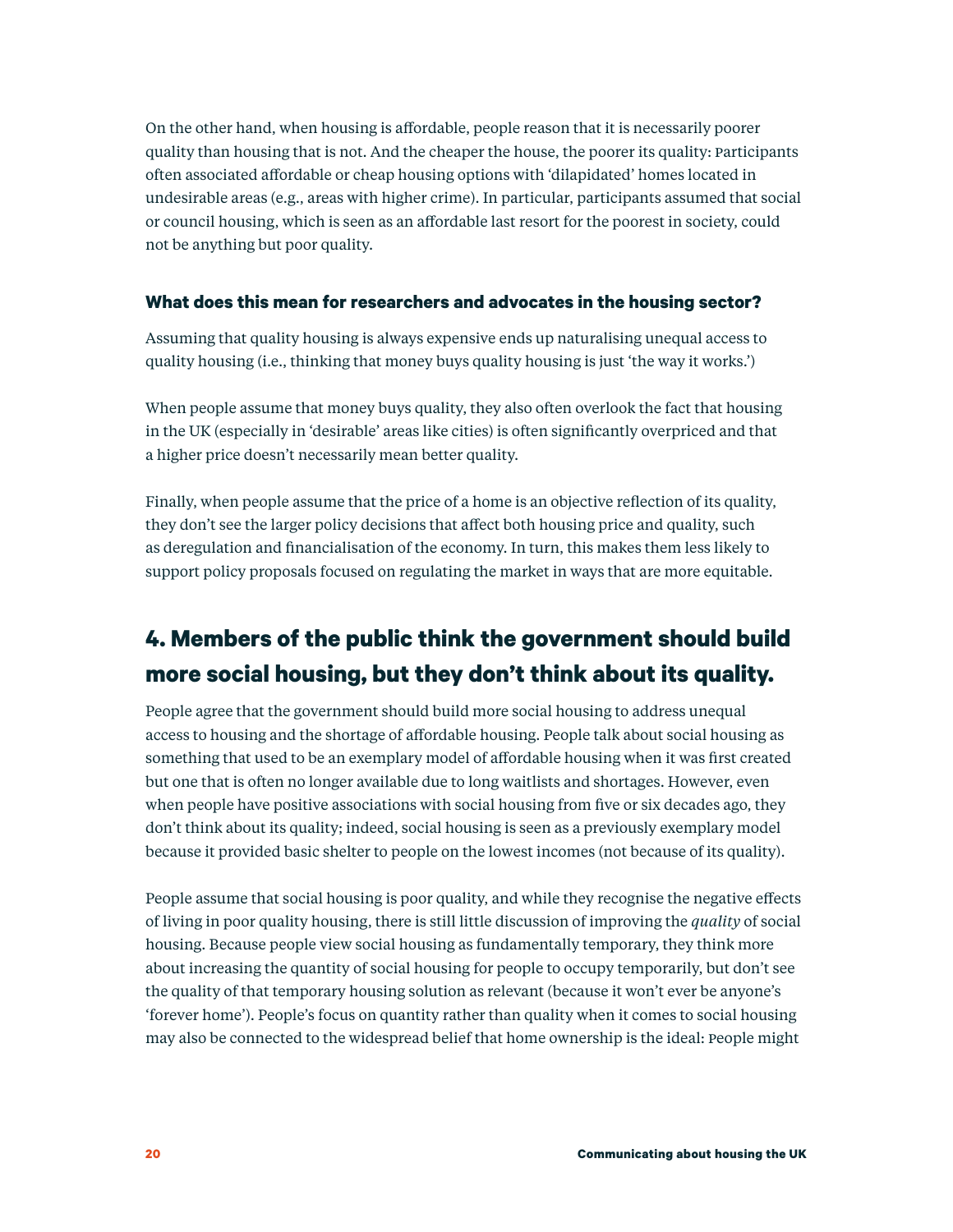reason that building *more* social housing will mean more people can purchase that housing through the Right to Buy scheme, which, as individual owners, they will then be responsible for maintaining.

#### **What does this mean for researchers and advocates in the housing sector?**

People already favour government efforts to build more social housing: This is great news for the field and should be leveraged in future communications.

However, people still need help to see why building higher-quality social housing should be as much of a priority for future policymaking as building more of it.

### **How to address Obstacle #3:**

**Emphasise** how quality housing improves people's lives in tangible ways. For example, talk about the specific ways in which better quality housing leads to better health and life outcomes. This can help expand people's understanding beyond the idea that poor quality = negative effects only, as we found in our previous research on social housing.<sup>17</sup>

**Explain** what 'genuine affordability' means and do it often. Clearly explain that genuine affordability means no more than one-third of income spent on rent or mortgage and why this definition matters (e.g., people have other necessary expenses besides housing costs). This will likely help expand people's understanding of affordability beyond the maximum an individual is *willing* to pay.

**Provide** systemic solutions to address the affordability crisis in the housing sector and explain how they would work. Talk about how government policies such as regulating the private rented sector and building more quality social housing can help make quality housing more affordable for people on many different income levels, not just the richest in society.

**Provide** examples of why all social homes need to be good quality. For example, talk about how people often rent social housing for many years and it is their home. This will likely help build public understanding of social housing as permanent rather than temporary and build support for the government providing more *and* higher-quality social housing.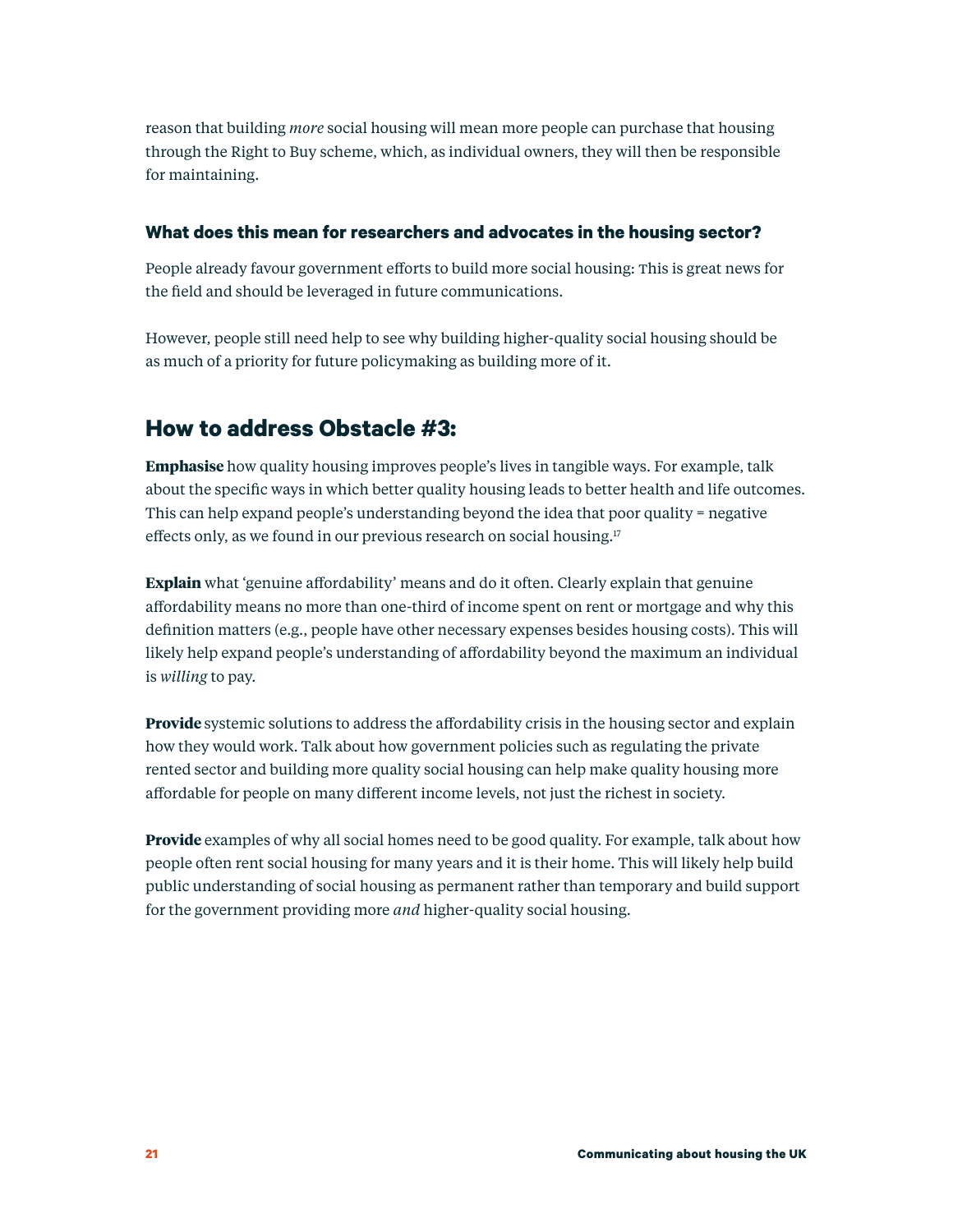# **Endnotes**

- 1 The Health Foundation. (2020, December). *Better housing is crucial for our health and the COVID-19 recovery*. Retrieved from The Health Foundation website [https://www.health.org.uk/publications/long-reads/better](https://www.health.org.uk/publications/long-reads/better-housing-is-crucial-for-our-health-and-the-c)[housing-is-crucial-for-our-health-and-the-covid-19-recovery#lf-section-](https://www.health.org.uk/publications/long-reads/better-housing-is-crucial-for-our-health-and-the-c)[110861-anchor](https://www.health.org.uk/publications/long-reads/better-housing-is-crucial-for-our-health-and-the-c)
- 2 A fuller description of the data and methods behind this research is available as a supplement to this brief.
- 3 Word Histories. (2017, July). *Origin of 'An Englishman's home is his castle.'* Retrieved from Word Histories website [https://wordhistories.](https://wordhistories.net/2017/07/26/englishmans-home-castle-origin/) [net/2017/07/26/englishmans-home-castle-origin/](https://wordhistories.net/2017/07/26/englishmans-home-castle-origin/)
- 4 Beckett, A. (2015). The right to buy: the housing crisis that Thatcher built. *The Guardian*. Retrieved from [https://www.theguardian.com/ society/2015/](https://www.theguardian.com/ society/2015/aug/26/right-to-buy-margaret-thatcher-david-cameron- housi) [aug/26/right-to-buy-margaret-thatcher-david-cameron- housing-crisis](https://www.theguardian.com/ society/2015/aug/26/right-to-buy-margaret-thatcher-david-cameron- housi).
- 5 FrameWorks. (2021). Moving from concern to concrete change: how to build support for more social housing: *A FrameWorks strategic memo*. Washington, DC: FrameWorks Institute.
- 6 The aim of the 1949 Housing Minister, Bevin, was that the new estates should be places where "the doctor, the grocer, the butcher, and the… labourer all lived in the same street." See: [http://sticerd.lse.ac.uk/dps/case/](http://sticerd.lse.ac.uk/dps/case/cr/ casereport116.pdf) [cr/ casereport116.pdf](http://sticerd.lse.ac.uk/dps/case/cr/ casereport116.pdf)
- 7 For a broader discussion of the UK public's understanding of the concept of "needs," see: Volmert, D., Gerstein Pineau, M., & Kendall-Taylor, N. (2016). Talking about poverty: how experts and the public understand poverty in the United Kingdom: *A FrameWorks research report*. Washington, DC: FrameWorks Institute.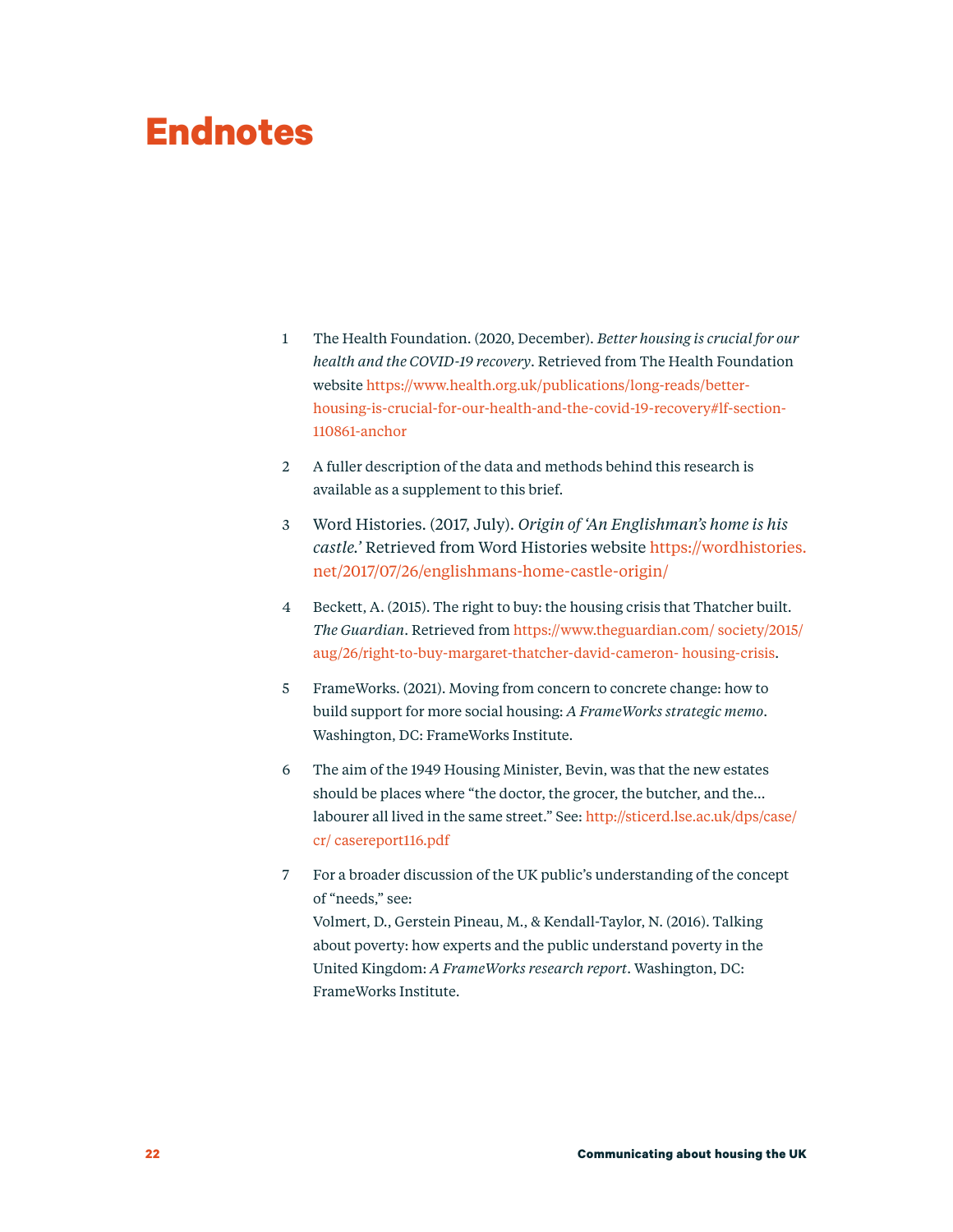- 8 From Recommendation #1: Show how social housing prevents poverty and tackles hardship. FrameWorks. (2021). Moving from concern to concrete change: how to build support for more social housing: *A FrameWorks strategic memo.* Washington, DC: FrameWorks Institute.
- 9 See for instance:

L'Hôte, E., Hawkins, N., Levay, K. (forthcoming). Changing the childhood obesity conversation to improve children's health. Washington, DC: FrameWorks Institute.

- 10 Volmert, D., Gerstein Pineau, M., & Kendall-Taylor, N. (2016). Talking about poverty: how experts and the public understand poverty in the United Kingdom: *A FrameWorks research report*. Washington, DC: FrameWorks Institute..
- 11 NEON, NEF, FrameWorks Institute, and Public Interest Research Centre. (2018). *Framing the economy: how to win the case for a better system*.
- 12 By white supremacist, here we are directly quoting an interview participant. In this context, this term refers to people who are openly racist and view people of colour as inferior to whites.
- 13 Gulliver, K. (2016). *Forty years of struggle: a window on race, housing, disadvantage, and exclusion*. Human City Institute. Retrieved from [https://](https://bmenational. files.wordpress.com/2016/10/forty-years-of-struggle-a-window-on-race- and-housi) [bmenational. files.wordpress.com/2016/10/forty-years-of-struggle-a](https://bmenational. files.wordpress.com/2016/10/forty-years-of-struggle-a-window-on-race- and-housi)[window-on-race- and-housing-disadvantage-and-exclusion1.pdf](https://bmenational. files.wordpress.com/2016/10/forty-years-of-struggle-a-window-on-race- and-housi)
- 14 From Recommendation #5: Embed specific policy solutions in communications about the housing crisis. FrameWorks. (2021). Moving from concern to concrete change: how to build support for more social housing: *A FrameWorks strategic memo*. Washington, DC: FrameWorks Institute.
- 15 From Recommendation #4: Explain how social housing can improve the nation's health and wellbeing. FrameWorks. (2021). Moving from concern to concrete change: how to build support for more social housing: *A FrameWorks strategic memo*. Washington, DC: FrameWorks Institute.
- 16 From Recommendation #4: Explain how social housing can improve the nation's health and wellbeing. FrameWorks. (2021). Moving from concern to concrete change: how to build support for more social housing: *A FrameWorks strategic memo*. Washington, DC: FrameWorks Institute.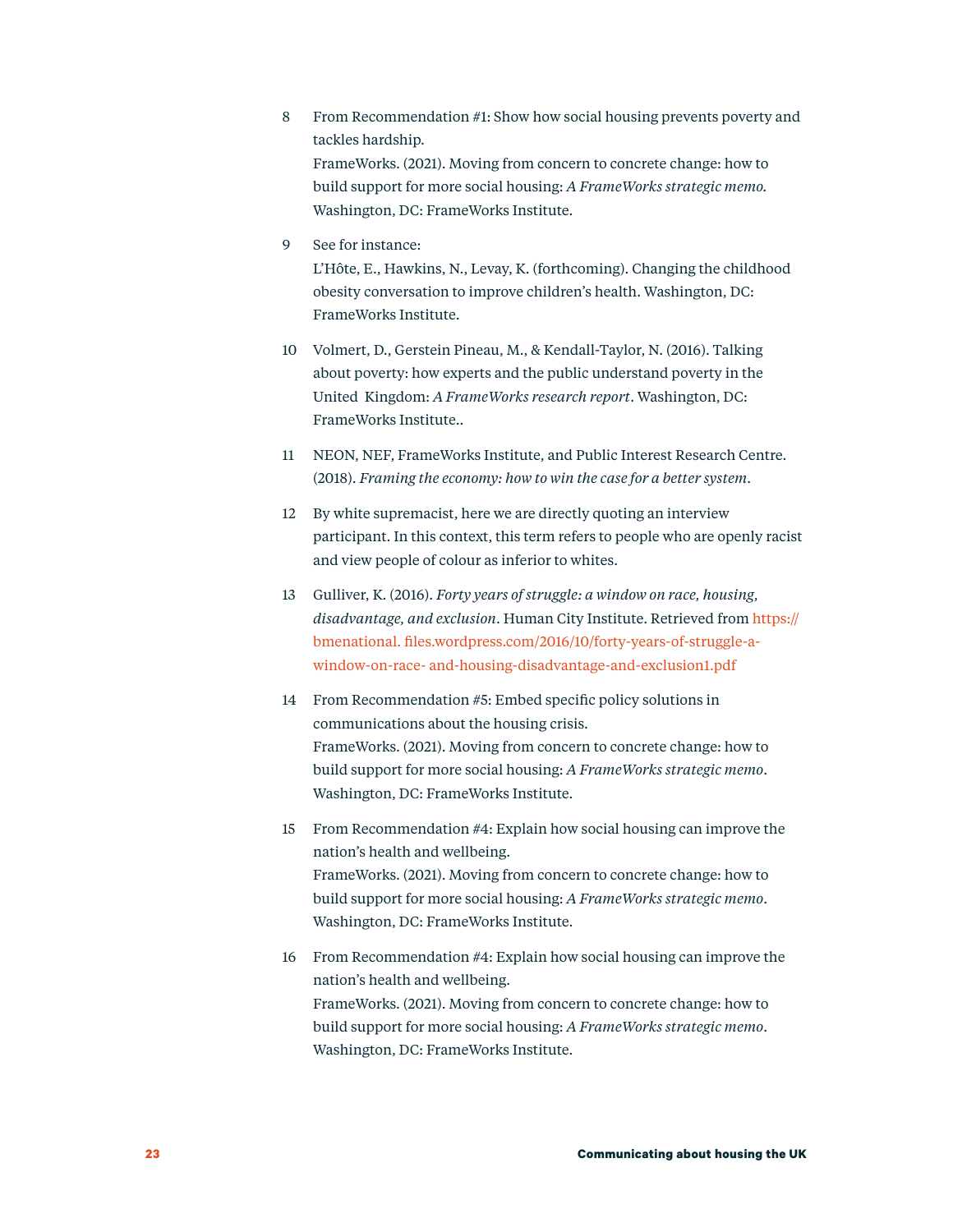17 From Recommendation #4: Explain how social housing can improve the nation's health and wellbeing. FrameWorks. (2021). Moving from concern to concrete change: how to build support for more social housing: *A FrameWorks strategic memo*. Washington, DC: FrameWorks Institute.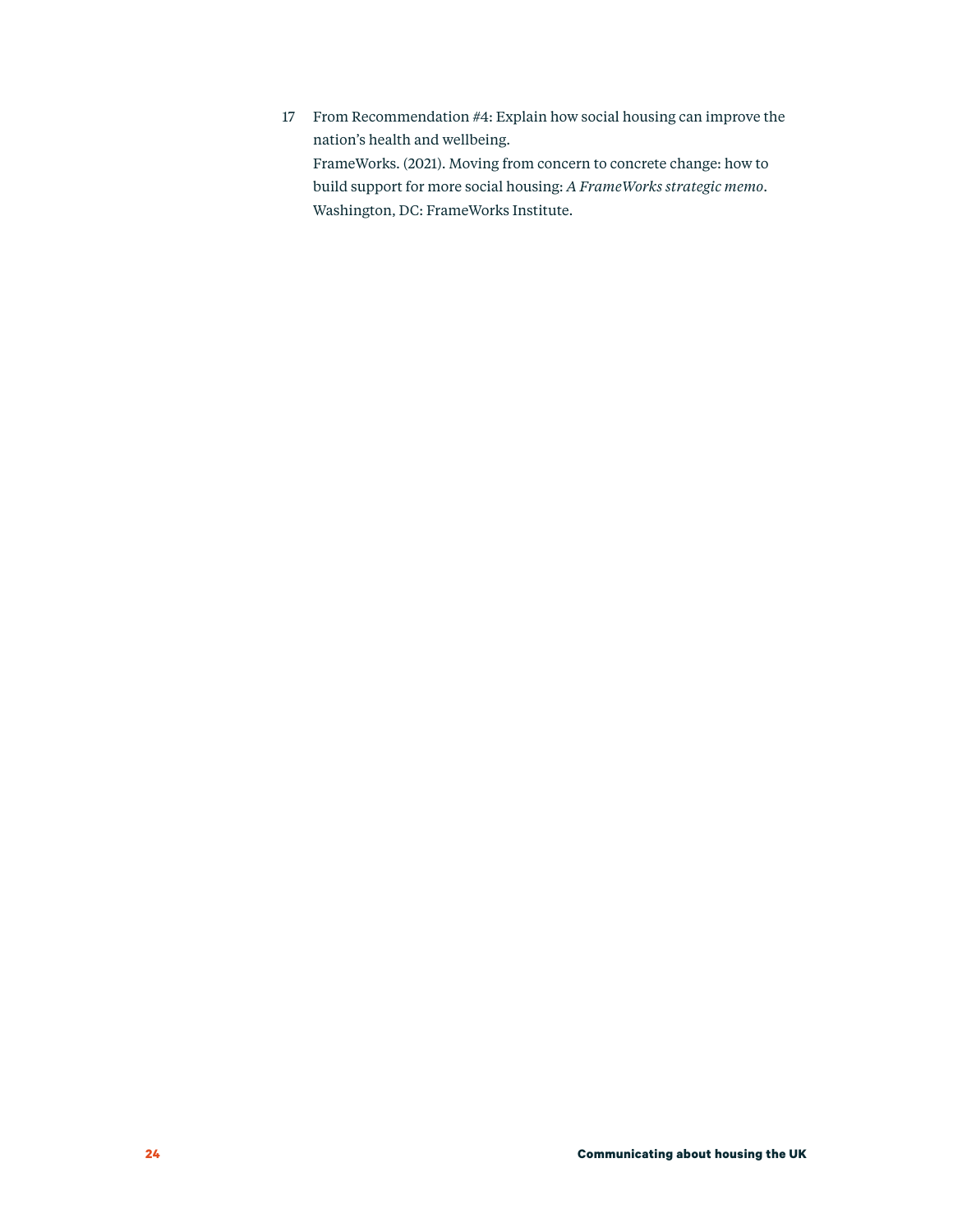### **About FrameWorks**

The FrameWorks Institute is a nonprofit think tank that advances the mission-driven sector's capacity to frame the public discourse about social and scientific issues. The organisation's signature approach, Strategic Frame Analysis®, offers empirical guidance on what to say, how to say it, and what to leave unsaid. FrameWorks designs, conducts, and publishes multi-method, multidisciplinary framing research to prepare experts and advocates to expand their constituencies, to build public will, and to further public understanding. To make sure this research drives social change, FrameWorks supports partners in reframing, through strategic consultation, campaign design, FrameChecks®, toolkits, online courses, and in-depth learning engagements known as FrameLabs. In 2015, FrameWorks was named one of nine organisations worldwide to receive the MacArthur Award for Creative and Effective Institutions.

Learn more at [www.frameworksinstitute.org](http://www.frameworksinstitute.org/)